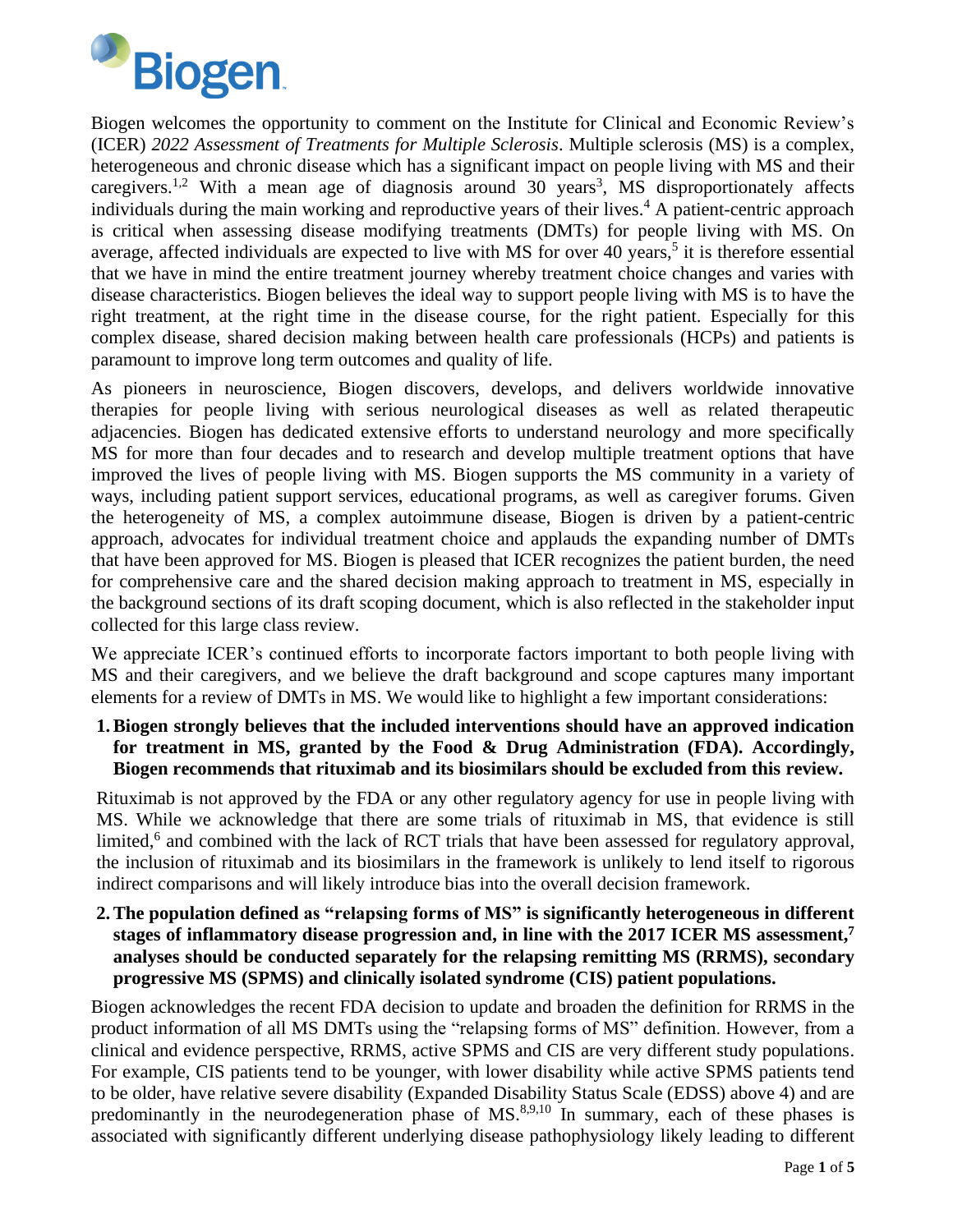

treatment effectiveness. As such, Biogen recommends that ICER analyzes these sub-populations separately, with a base case on RRMS.

**3. Detailed inclusion and exclusion criteria to assess which clinical trials will be utilized for the comparative analysis should be reported, and a feasibility assessment should be performed to inform which studies are sufficiently comparable for inclusion in the indirect comparison. Biogen also recommends justifying the choice of all comparators and pre-specifying the interventions and comparators of interest for the comparative value analysis.**

Indirect methods are generally considered acceptable if applied with consideration of the basic assumptions of homogeneity, similarity, and consistency.<sup>11</sup> The patient population included in current trials tends to be different compared to the earliest trials in RRMS (conducted in 1990s), with regards to MS natural history, mean age, current treatment options, MS diagnosis criteria, previous immune suppressant treatment history, etc.<sup>12</sup> There have also been variations in inclusion criteria of the trial populations and endpoint definition across clinical trials (variations in definition of relapses, no evidence of disease activity, etc.) and multiple evolutions in technology (e.g. MRI) to detect certain outcomes.<sup>12</sup> Therefore, the inclusion of different studies may introduce chronological bias and thus confound the analysis. This can be mitigated by limiting comparison of outcomes across interventions that have conducted more similar and homogenous trials (e.g. within anti-CD20 class, S1P class, etc.). To that effect Biogen recommends pre-specifying the intervention and comparators of interest for the comparative value analysis in the final scope, which should also be combined with a consistent and objective justification for choosing interventions and specific comparators for the comparative value analysis.

**4. Methodologically, evidence from randomized controlled trials (RCT) should not be combined with non-randomized comparative cohort studies.**

As noted above, indirect comparison of clinical data requires careful consideration of homogeneity, similarity, and consistency.<sup>11</sup> The inclusion of comparative cohort studies in such analysis would break such assumptions and therefore we advise against the combination of randomized and nonrandomized evidence. Furthermore, we believe it is important for ICER to pre-specify in the research protocol how it plans to assess the quality of the evidence to be included in the analysis.

**5. Biogen would welcome more clarity on the specific scales ICER is intending to use to measure the broad set of outcomes listed in the draft scope. Given the chronic nature of these treatments, Biogen recommends that ICER appropriately captures treatment tolerance in its assessment as a key factor that characterizes available DMTs.**

Biogen welcomes the large set of outcomes listed, since they allow the collection and valuation of a broader set of patient dimensions that are important to the quality of life for people living with MS. Biogen recommends pre-specifying which scales ICER intends to use to measure each outcome listed in the draft scope document.

MS Treatment should be customized according to a multifaceted benefit-risk assessment.<sup>13</sup> Tolerance is an important component of that assessment. The American Academy of Neurology's treatment guidelines state that "*Clinicians must ascertain and incorporate/review preferences in terms of safety, route of administration, lifestyle, cost, efficacy, common adverse effects, and tolerability in the choice of DMT in people with MS being considered for DMT.*" <sup>14</sup> Biogen recommends adding "tolerance to side effects" to the proposed list of patient-important outcomes. Significant innovation in MS has resulted in new treatment options that address specific tolerance issues seen with older treatments, such as reducing cardiac effects or minimizing gastrointestinal issues, among others.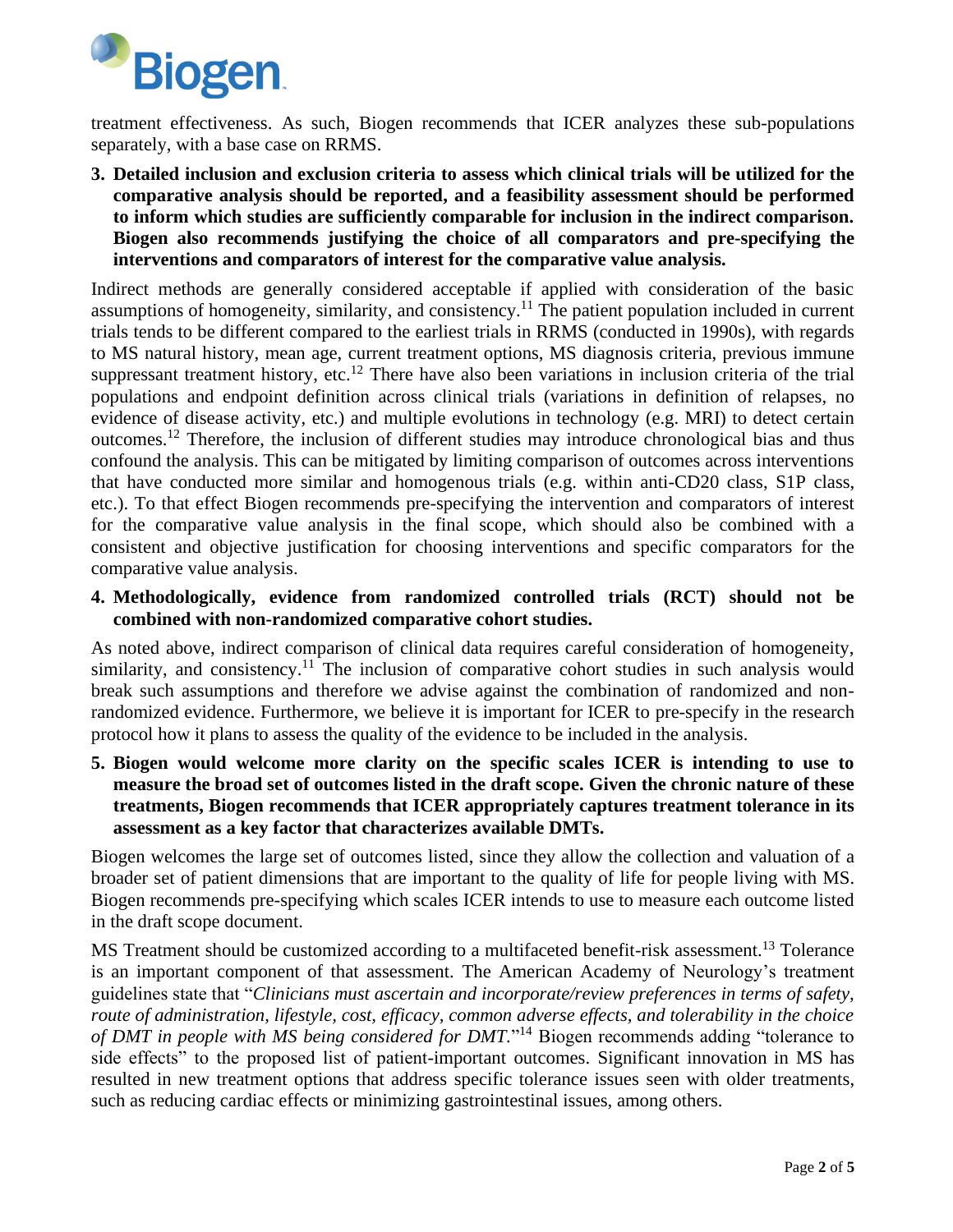

#### **6. Given the significant impact to people living with MS and their caregivers, Biogen recommends prioritizing the societal perspective in the base case of the comparative analysis.**

The value of medical interventions is multifaceted and should be assessed from a broad societal perspective which also captures the impact of the disease on caregivers and families. The burden on caregivers and families of people living with MS is significant. 15,16,17 Caregivers carry significant indirect costs and suffer from absenteeism and presenteeism which add considerably to the societal costs of the disease.<sup>18</sup> Therefore, Biogen recommends including in the base case cost-effectiveness analysis the societal perspective that includes indirect costs and health and economic impact on caregivers, as the most suitable for policy decision-making.

#### **7. Natalizumab Extended Interval Dosing (EID) is associated with lower probability of Progressive Multifocal Leukoencephalopathy (PML), while providing a high level of efficacy in controlling MS disease activity and reducing real-world costs of treatment.**

Real-world use of MS medications could be different from the use in the clinical trial setting. As observed in clinical practice, the natalizumab dosing interval is lengthened (average of six-week dosing, EID), often to mitigate safety concerns, while the approved dose is every four weeks.<sup>19</sup> A retrospective safety analysis of the TOUCH Prescribing Program showed that an EID (average sixweek dosing) schedule is associated with an 88 percent reduction in the probability of developing PML.<sup>20</sup> PML is an important side effect associated with natalizumab and other MS DMTs. Given the improved safety profile of EID with natalizumab, Biogen conducted the Phase IIIb NOVA Study (NCT03689972), a randomized, controlled clinical trial. <sup>21</sup> The study found that efficacy was maintained in patients who switched after one year from every four-week dosing to every six-week dosing.<sup>21</sup> This lower frequency of use leads to a reduced annual cost of therapy for some patients, which should be accounted for in the comparative value analysis. Biogen therefore recommends that evidence on real-world use of natalizumab, including a reduction in probability of PML and a reduction in annualized treatment costs of natalizumab, is accounted for during this evidence review.<sup>22</sup>

In summary, Biogen believes in the importance of allowing people living with MS access to the full range of treatment options available on the market, considering the heterogeneous needs of the MS population. Shared decision making varies for each person living with MS taking into account their MS severity at diagnosis and/or what stage of the disease they are in.<sup>13</sup>

Over the past four decades, Biogen has been committed to translating science to meaningful advances for the MS community. Our industry-leading portfolio and continued investment in our products enables us to offer a broad range of options to meet the ever-evolving needs of the MS community and drive greater individualized disease management. We caution that a cost-effectiveness analysis may have limits in capturing the complexities and nuance of MS disease management for the individual patient. If applied incorrectly, conclusions drawn from a simplified analysis in this complex disease could adversely impact people living with MS. Biogen supports patients' ability to choose, with their HCP, the most appropriate medication individualized for them. We welcome further conversation with respect to input into this analysis.

Sincerely,

Corles ML Acaster

Carlos M. L. Acosta *Sr. Director, Biogen Global Value and Access, Multiple Sclerosis Franchise Lead*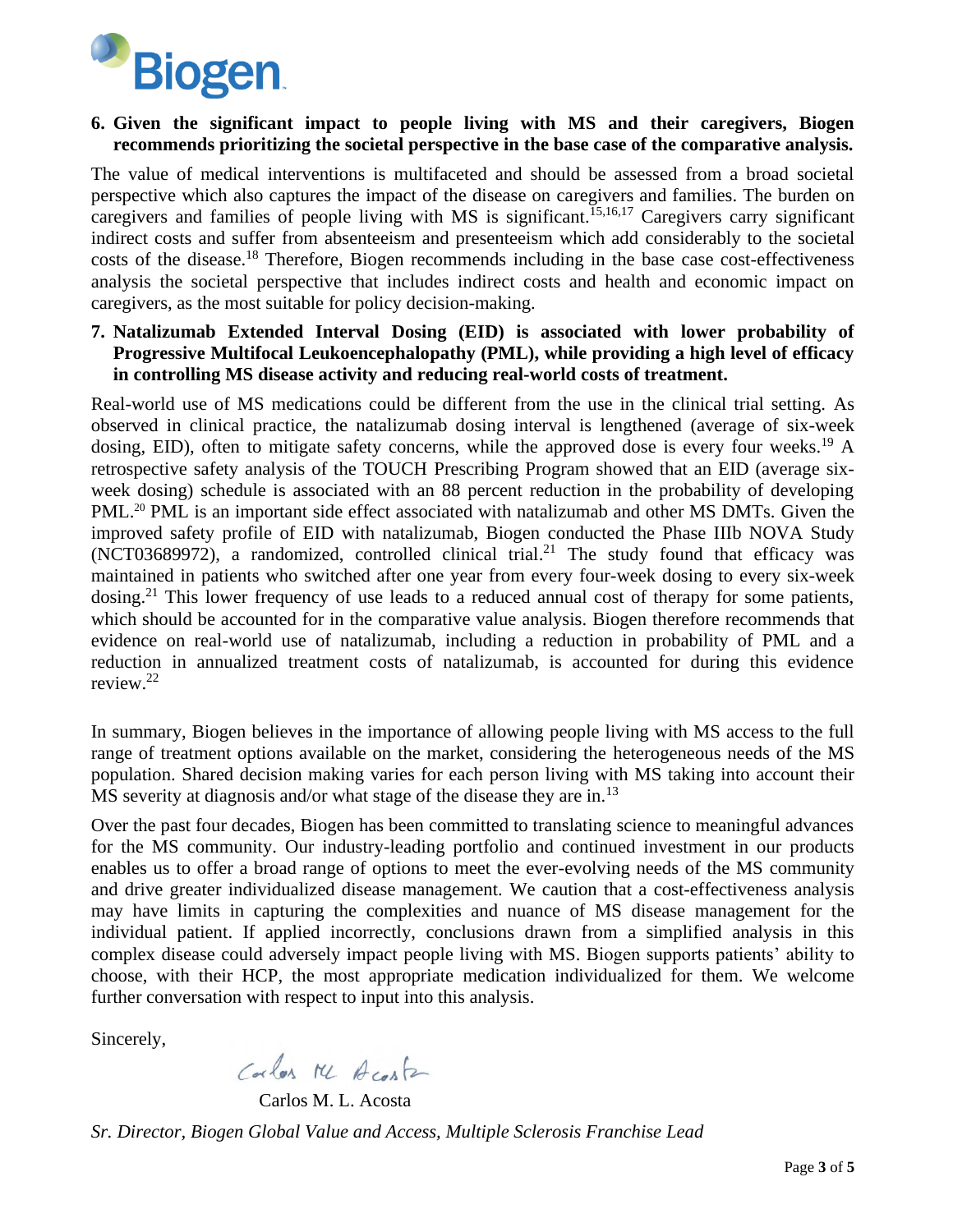

#### **References**

- 1. Karampampa K, Gustavsson A, Miltenburger C, Mora S, Arbizu T. Treatment experience, burden and unmet needs (TRIBUNE) in MS study: results from Spain. Mult Scler. 2012;18(2 Suppl):35-39. doi:10.1177/1352458512441566d
- 2. Kobelt G, Thompson A, Berg J, et al. New insights into the burden and costs of multiple sclerosis in Europe. Mult Scler. 2017;23(8):1123-1136. doi:10.1177/1352458517694432
- 3. Kobelt G, Berg J, Atherly D, Hadjimichael O. Costs and quality of life in multiple sclerosis: a cross-sectional study in the United States. Neurology. 2006;66(11):1696-1702. doi:10.1212/01.wnl.0000218309.01322.5c
- 4. Multiple Sclerosis International Federation. Atlas of MS. http://www.msif.org/wpcontent/uploads/2014/09/Atlas-of-MS.pdf Published 2013. Accessed May 11, 2022.
- 5. Grytten Torkildsen N, Lie SA, Aarseth JH, Nyland H, Myhr KM. Survival and cause of death in multiple sclerosis: results from a 50-year follow-up in Western Norway. Mult Scler. 2008;14(9):1191-1198. doi:10.1177/1352458508093890
- 6. He D, Guo R, Zhang F, Zhang C, Dong S, Zhou H. Rituximab for relapsing-remitting multiple sclerosis. Cochrane Database Syst Rev. 2013;(12):CD009130. Published 2013 Dec 6. doi:10.1002/14651858.CD009130.pub3
- 7. Institute for Clinical and Economic Review. Multiple Sclerosis: RRMS and PPMS. http://icerorg.wpengine.com/wpcontent/uploads/2020/10/CTAF MS Final Report 030617.pdf. Published March 6, 2017. Accessed May 11, 2022.
- 8. Tornatore C, Phillips JT, Khan O, Miller AE, Hughes M. Consensus opinion of US neurologists on practice patterns in RIS, CIS, and RRMS: Evolution of treatment practices. Neurol Clin Pract. 2016;6(4):329-338. doi:10.1212/CPJ.0000000000000254
- 9. Solomon AJ. Diagnosis, Differential Diagnosis, and Misdiagnosis of Multiple Sclerosis. Continuum (Minneap Minn). 2019;25(3):611-635. doi:10.1212/CON.0000000000000728
- 10. Polman CH, Reingold SC, Banwell B, et al. Diagnostic criteria for multiple sclerosis: 2010 revisions to the McDonald criteria. Ann Neurol. 2011;69(2):292-302. doi:10.1002/ana.22366
- 11. Song F, Loke YK, Walsh T, Glenny AM, Eastwood AJ, Altman DG. Methodological problems in the use of indirect comparisons for evaluating healthcare interventions: survey of published systematic reviews. BMJ. 2009;338:b1147. Published 2009 Apr 3. doi:10.1136/bmj.b1147
- 12. Pia Sormani M, Wolff R, Lang S, et al. Overview of Differences and Similarities of Published Mixed Treatment Comparisons on Pharmaceutical Interventions for Multiple Sclerosis. Neurol Ther. 2020;9(2):335-358. doi:10.1007/s40120-020-00213-4
- 13. Pardo G, Jones DE. Correction to: The sequence of disease-modifying therapies in relapsing multiple sclerosis: safety and immunologic considerations. J Neurol. 2017;264(12):2375- 2377. doi:10.1007/s00415-017-8633-6
- 14. Rae-Grant A, Day GS, Marrie RA, et al. Practice guideline recommendations summary: Disease-modifying therapies for adults with multiple sclerosis: Report of the Guideline Development, Dissemination, and Implementation Subcommittee of the American Academy of Neurology [published correction appears in Neurology. 2019 Jan 8;92(2):112]. Neurology. 2018;90(17):777-788. doi:10.1212/WNL.0000000000005347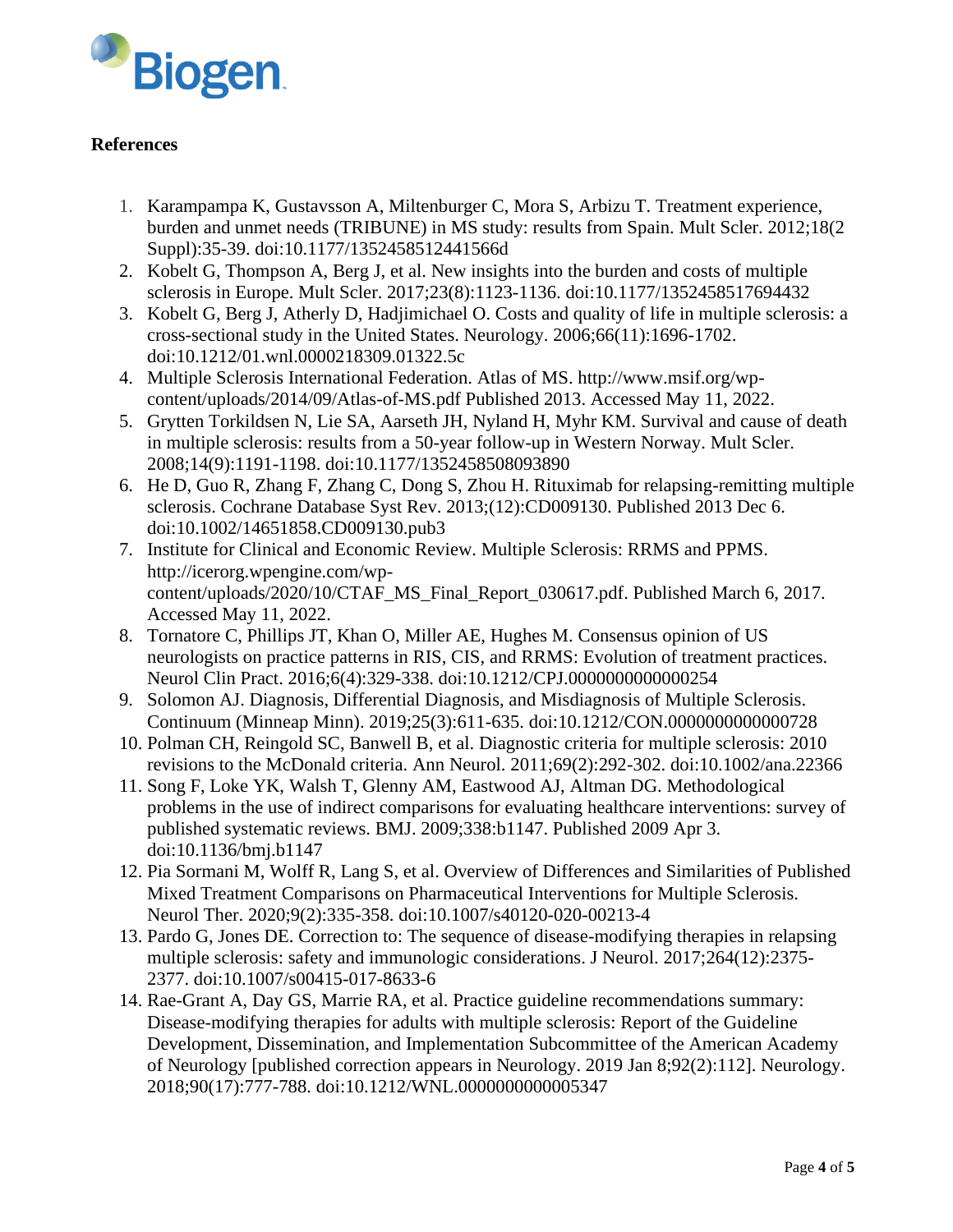

- 15. Kalb R, Beier M, Benedict RH, et al. Recommendations for cognitive screening and management in multiple sclerosis care. Mult Scler. 2018;24(13):1665-1680. doi:10.1177/1352458518803785
- 16. Figved N, Myhr KM, Larsen JP, Aarsland D. Caregiver burden in multiple sclerosis: the impact of neuropsychiatric symptoms. J Neurol Neurosurg Psychiatry. 2007;78(10):1097-1102. doi:10.1136/jnnp.2006.104216.
- 17. Labiano-Fontcuberta A, Mitchell AJ, Moreno-García S, Benito-León J. Anxiety and depressive symptoms in caregivers of multiple sclerosis patients: The role of information processing speed impairment. J Neurol Sci. 2015;349(1-2):220-225. doi:10.1016/j.jns.2015.01.024
- 18. Bebo B, Cintina I, LaRocca N, et al. The Economic Burden of Multiple Sclerosis in the United States: Estimate of Direct and Indirect Costs. Neurology. 2022;98(18):e1810-e1817. doi:10.1212/WNL.0000000000200150
- 19. Food and Drug Administration. TYSABRI® (natalizumab) Injection full prescribing information. https://www.accessdata.fda.gov/drugsatfda\_docs/label/2012/125104s0576lbl.pdf . Published January, 2012. Accessed May 11, 2022.
- 20. Zhovtis Ryerson et al. Natalizumab Extended Interval Dosing (EID) is Associated with a Reduced Risk of Progressive Multifocal Leukoencephalopathy (PML) Compared with Every-4-week (Q4W) Dosing: Updated Analysis of the TOUCH® Prescribing Program Database. Poster presented at American Academy of Neurology Virtual Annual Meeting; April 17-22, 2021.P15.201
- 21. Foley, J. F., Defer, G., Ryerson, L. Z., Cohen, J. A., Arnold, D. L., Butzkueven, H., Cutter, G., Giovannoni, G., Killestein, J., Wiendl, H., Smirnakis, K., Xiao, S., Kong, G., Kuhelj, R., Campbell, N., & NOVA study investigators (2022). Comparison of switching to 6-week dosing of natalizumab versus continuing with 4-week dosing in patients with relapsingremitting multiple sclerosis (NOVA): a randomised, controlled, open-label, phase 3b trial. The Lancet. Neurology, S1474-4422(22)00143-0. Advance online publication. [https://doi.org/10.1016/S1474-4422\(22\)00143-0](https://doi.org/10.1016/S1474-4422(22)00143-0)
- 22. Garrison LP Jr, Neumann PJ, Erickson P, Marshall D, Mullins CD. Using real-world data for coverage and payment decisions: the ISPOR Real-World Data Task Force report. Value Health. 2007;10(5):326-335. doi:10.1111/j.1524-4733.2007.00186.x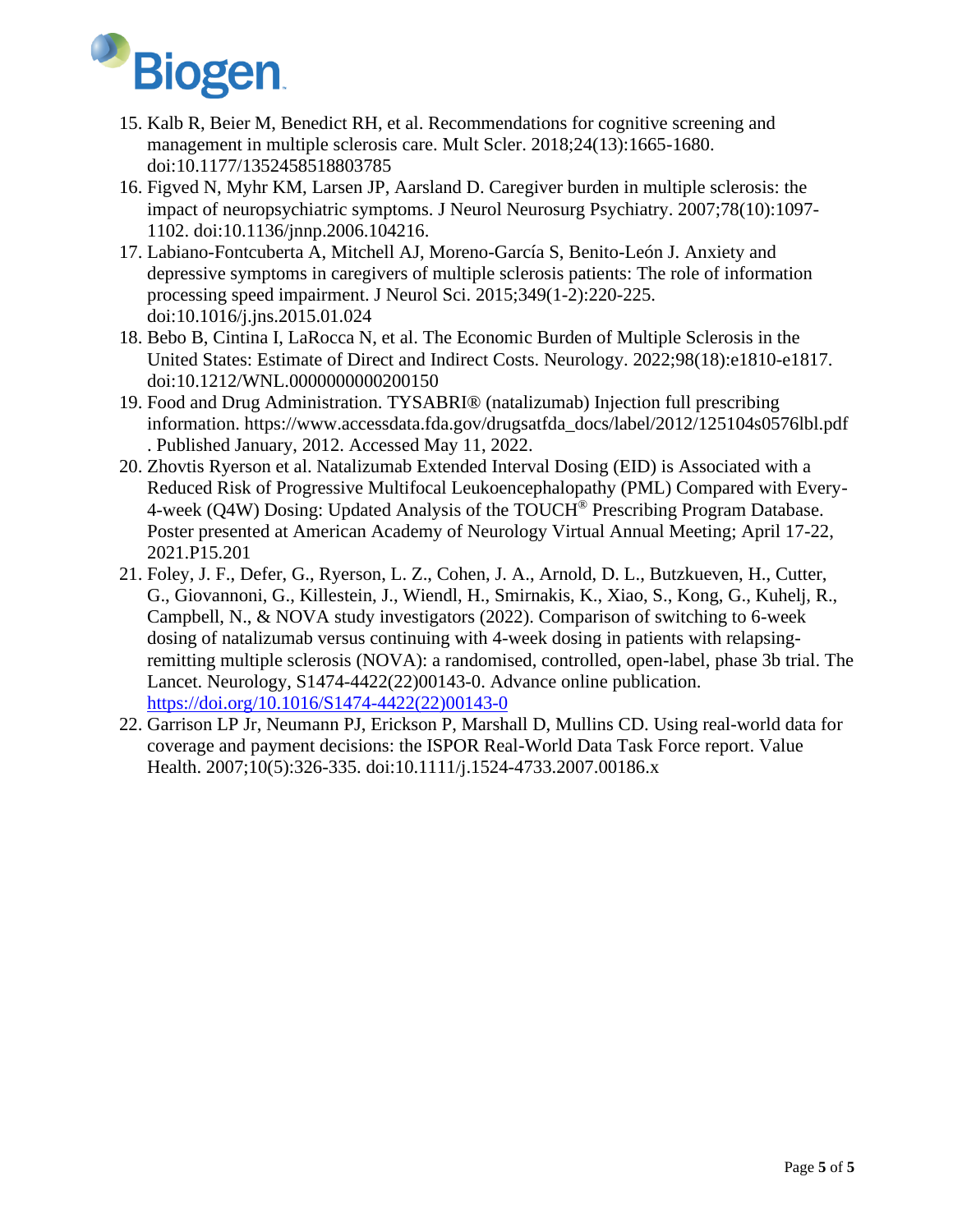Institute for Clinical and Economic Review Two Liberty Square, Ninth Floor Boston, MA 02109

Submitted via email: [publiccomments@icer.org](mailto:publiccomments@icer.org)

May 12, 2022

RE: Draft Scoping Document titled "Treatments for Multiple Sclerosis: Effectiveness and Value"

Dear ICER Review Team,

Bristol Myers Squibb (BMS) acknowledges the importance of fully and accurately understanding the value that innovative therapies provide to patients, and we appreciate the opportunity to comment on the Institute for Clinical and Economic Review's (ICER) draft scoping document titled "Treatments for Multiple Sclerosis: Effectiveness and Value". At BMS, our mission is aimed towards discovery, development and delivery of innovative medicines that help patients prevail over serious diseases.

We ask that ICER consider the following comments and recommendations at this early stage in the assessment process.

**1. BMS recommends adjusting for reference arm response in the network meta-analysis (NMA) of disease modifying therapies (DMTs) for the treatment of multiple sclerosis (MS) to assess and reduce the risk of bias**.

Reference arm outcomes are highly heterogenous across trials in MS. For example, annualized relapse rate (ARR) varied from  $0.34<sup>1</sup>$  to  $1.38<sup>2</sup>$  and 24-week confirmed disability progression (CDP) varied from 10.2%  $<sup>1</sup>$  to 35%  $<sup>3</sup>$  across placebo arms in the trials included in the</sup></sup> corresponding NMA in ICER's 2017 review of DMTs for MS. <sup>4</sup> Such heterogeneity can confound traditional anchor-based NMA analyses; NICE DSU has issued recommendations on how to appropriately adjust for reference arm response to address this issue.<sup>5-9</sup> Indeed, such methods were adopted by ICER in their 2018 review of treatments for psoriasis.<sup>10</sup> If such adjustments are not technically feasible given data limitations (e.g., too few trials to reliably estimate the placebo-arm effect) then the inability to adjust for what is a crucial confounding factor — i.e., the outcome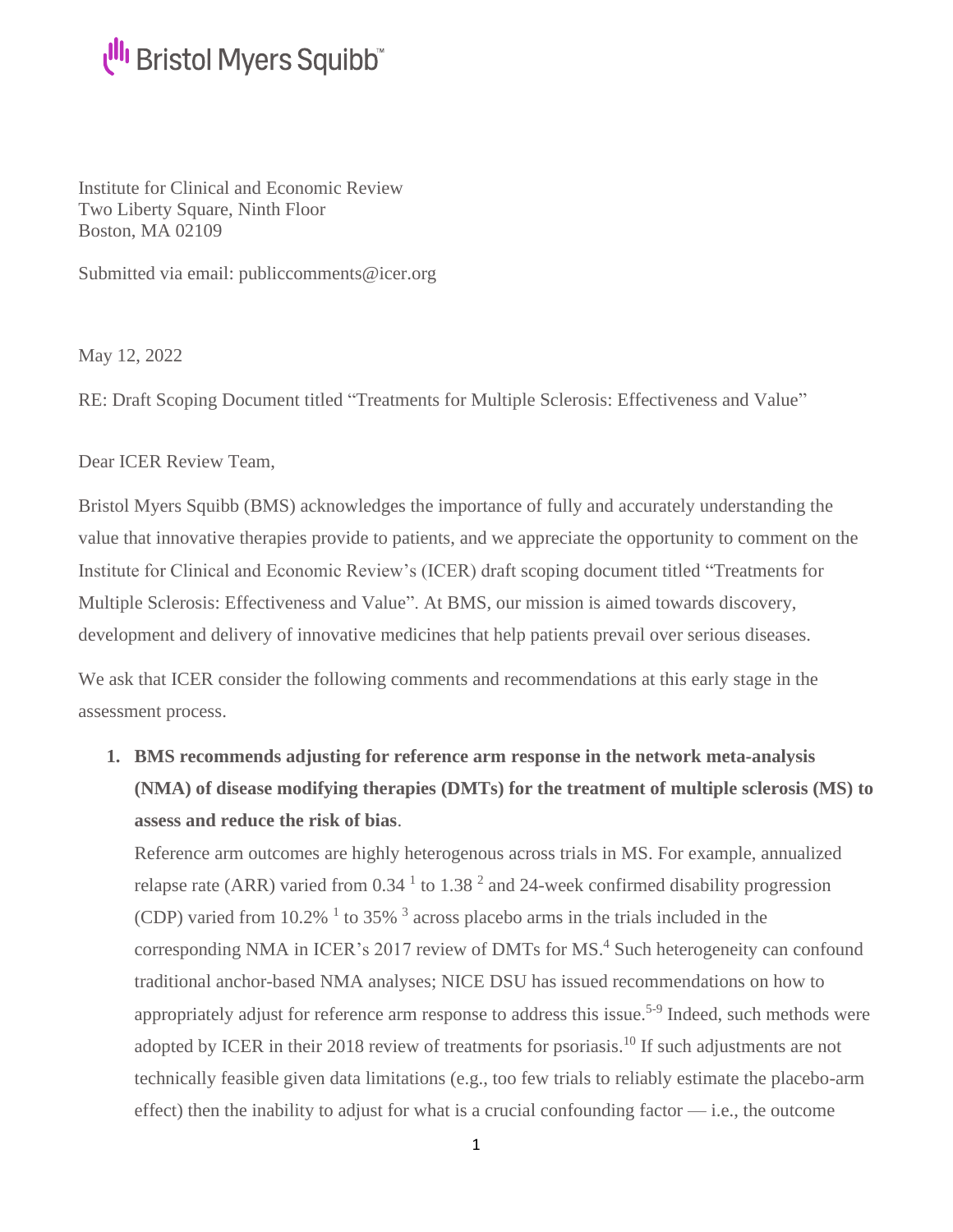level on the placebo arm which varies considerably across trials — should be noted as an important limitation of the NMA.

**2. BMS recommends that ICER include only those therapies approved or under review by the FDA for the treatment of MS in their assessment. Rituximab, in particular, should be excluded from the assessment.**

At present, rituximab has neither been approved nor is being sought for approval by the FDA for the treatment of MS. Without FDA approval or inclusion in MS treatment guidelines, there are no consensus dosing regimens for rituximab for the treatment of MS. <sup>11</sup> Additionally, in the 2017 review of MS, ICER determined that the clinical evidence on rituximab was inconclusive, and there was no clinical evidence for rituximab's impact on CDP in this population. To our knowledge, no new evidence from randomized clinical trials has accrued to support review of rituximab for the treatment of clinically isolated syndrome (CIS), relapsing-remitting MS (RRMS), or secondary progressive MS (SPMS). 4

**3. BMS appreciates ICER's recognition of the limitations of the Expanded Disability Status Scale (EDSS) for measuring progression and economic value in MS. We recommend additional evidence and citations on this topic for ICER's consideration.**

Disability due to MS is typically assessed using the EDSS. However, as ICER notes in their draft scoping document, there are important limitations associated with EDSS as a measure of disability and disease progression in MS. The following evidence is important for decision makers to keep in mind when interpreting MS clinical trials or economic analyses based on EDSS outcomes.

- CDP, defined as serial evidence of clinical worsening based on EDSS, forms the critical link between clinical trial outcomes and economic models, but has limited prognostic value for disability. In a large US-based, long-term study of patients with MS, CDP had limited prognostic value for time to next EDSS progression, time to EDSS 6, and time to SPMS, raising questions about the reliability of lifetime projections of EDSS in any economic model based on 2-year clinical trials that measure progression using CDP.<sup>12</sup>
- CDP may overestimate the accumulation of irreversible disability as studies have shown that the extent of disability may be sustained or even regress over time in a number of patients. In a retrospective analysis of the global MSBase cohort study, up to 30% of progression events based on 3-6 month confirmed disability had subsequent regression of disability.<sup>13</sup> In an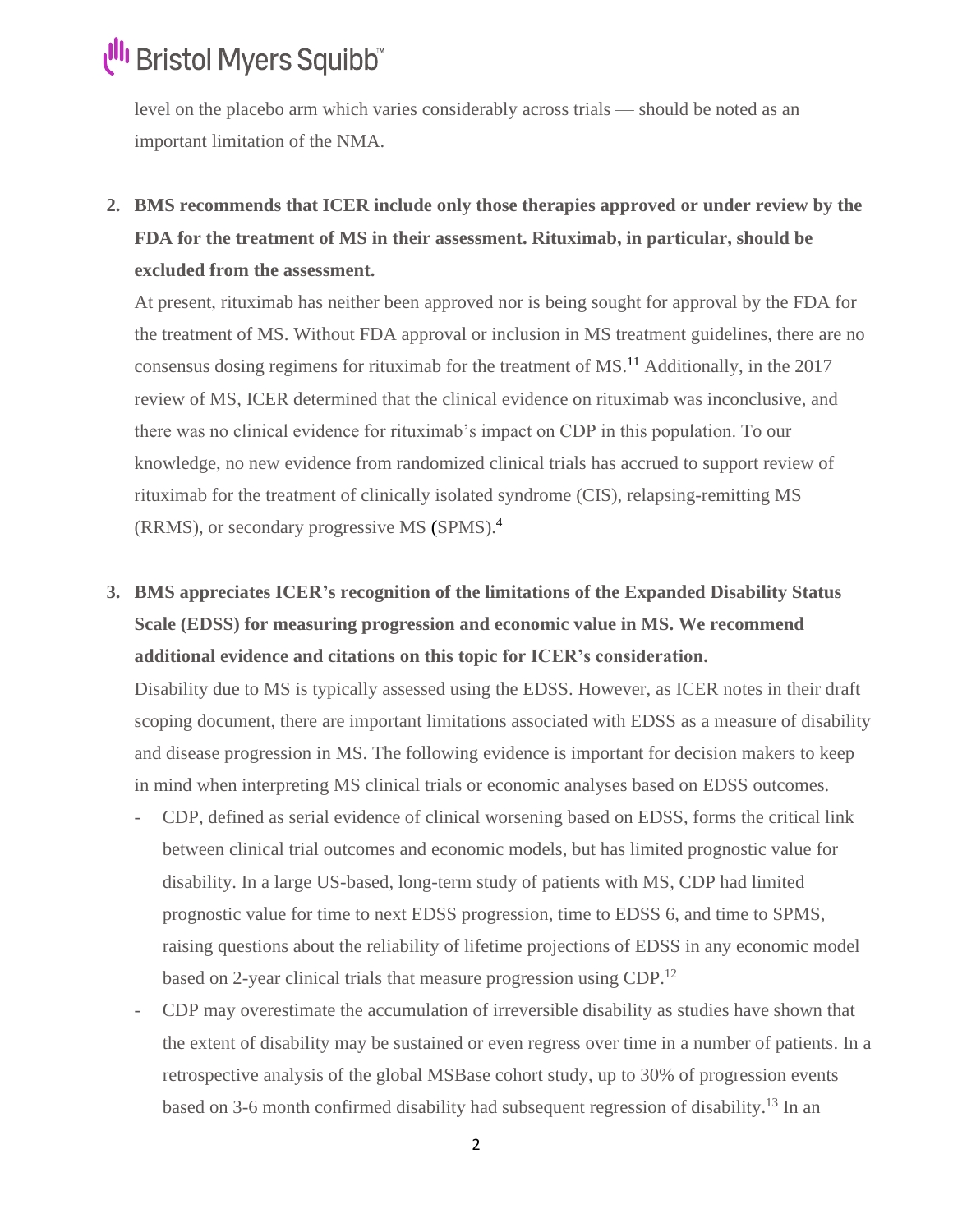analysis of placebo arms in two RRMS randomized clinical trials, CDP was maintained over two years in fewer than half of the patients.  $14$  In a separate analysis of the CLIMB study, nearly half of the patients who experienced disability progression did not sustain it over the duration of follow-up. 15

- EDSS may both worsen and improve significantly over time, which is inconsistent with economic models that assume EDSS can only worsen. For example, in an analysis of placebo arms in 31 randomized clinical trials, the rate of EDSS improvement could be substantial, and at times was equivalent to the rate of EDSS worsening in both RRMS and SPMS patients.<sup>16</sup>
- **4. BMS appreciates ICER's inclusion of preservation of brain volume and reduction of lesions in their evaluation of treatments for MS and supports the inclusion of patient relevant endpoints such as cognition and fatigue.**

Multiple systematic reviews of clinical trials in  $MS$ ,  $^{17,18}$  and longitudinal cohort studies,  $^{19,20}$  have positively associated T2 lesion and brain volume with disability accumulation. In addition, both brain volume loss and significant numbers of new T2 or gadolinium enhancing lesions are predictive of subsequent disability progression  $19-21$  — indeed more predictive than short-term changes in EDSS. <sup>15</sup> Incorporation of MRI outcomes is essential for any comprehensive evaluation of MS treatments. In addition, we appreciate ICER's inclusion of endpoints such as cognition and fatigue which are important markers of disease progression and quality of life in MS.<sup>22-25</sup>

Thank you for the opportunity to review and comment on this draft scoping document.

Sincerely,

Anthony Barisano, Pharm D Vice President | WW Health Economics & Outcomes Research Markets - US

Daniel M. Quirk

Daniel Quirk, MD, MPH, MBA Vice President | US Medical, Immunology & Fibrosis

Zina Konyukhov Zina Konyukhov, PharmD, RPh Director | Worldwide Scientific Content & US Market Capabilities, Immunology & Fibrosis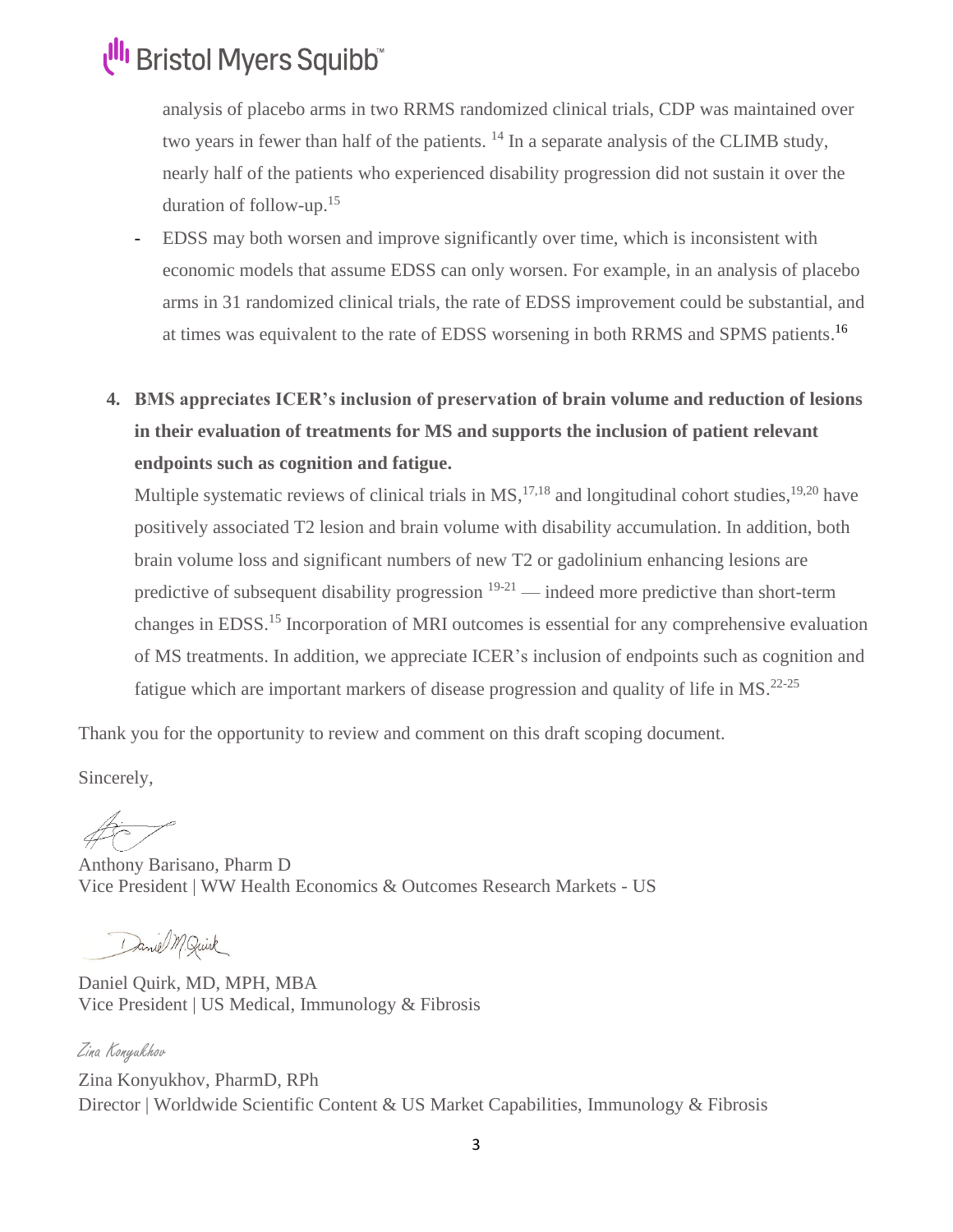#### **References**

1. Vollmer TL, Sorensen PS, Selmaj K, et al. A randomized placebo-controlled phase III trial of oral laquinimod for multiple sclerosis. *Journal of neurology*. Apr 2014;261(4):773-83. doi:10.1007/s00415- 014-7264-4

2. Bornstein MB, Miller A, Slagle S, et al. A pilot trial of Cop 1 in exacerbating-remitting multiple sclerosis. *The New England journal of medicine*. Aug 13 1987;317(7):408-14. doi:10.1056/nejm198708133170703

3. Jacobs LD, Cookfair DL, Rudick RA, et al. Intramuscular interferon beta-1a for disease progression in relapsing multiple sclerosis. The Multiple Sclerosis Collaborative Research Group (MSCRG). *Annals of neurology*. Mar 1996;39(3):285-94. doi:10.1002/ana.410390304

4. Institute For Clinical And Economic Review. Disease-Modifying Therapies for Relapsing-Remitting and Primary-Progressive Multiple Sclerosis: Effectiveness and Value. 2017. Accessed May 11, 2022. [https://icer.org/wp-content/uploads/2020/10/CTAF\\_MS\\_Evidence\\_Report\\_012617.pdf](https://icer.org/wp-content/uploads/2020/10/CTAF_MS_Evidence_Report_012617.pdf)

5. Dias S, Sutton AJ, Welton NJ, Ades AE. NICE Decision Support Unit Technical Support Documents. Heterogeneity: Subgroups, Meta-Regression, Bias And Bias-Adjustment. National Institute for Health and Care Excellence (NICE); 2012. Accessed May 11, 2022. [https://www.ncbi.nlm.nih.gov/books/NBK395886/pdf/Bookshelf\\_NBK395886.pdf](https://www.ncbi.nlm.nih.gov/books/NBK395886/pdf/Bookshelf_NBK395886.pdf)

6. Cameron C, Hutton B, Druchok C, et al. Importance of assessing and adjusting for cross-study heterogeneity in network meta-analysis: a case study of psoriasis. *Journal of Comparative Effectiveness Research*. 2018;7(11):1037-1051. doi:10.2217/cer-2018-0065

7. Cameron C, Varu A, Lau A, Gharaibeh M, Paulino M, Rogoza R. Incorporating adjustments for variability in control group response rates in network meta-analysis: a case study of biologics for rheumatoid arthritis. *BMC Medical Research Methodology*. 2019/10/16 2019;19(1):193. doi:10.1186/s12874-019-0837-2

8. Swallow E, Patterson-Lomba O, Ayyagari R, Pelletier C, Mehta R, Signorovitch J. Causal inference and adjustment for reference-arm risk in indirect treatment comparison meta-analysis. *Journal of Comparative Effectiveness Research*. 2020/07/01 2020;9(10):737-750. doi:10.2217/cer-2020-0042

9. Signorovitch JE, Betts KA, Yan YS, et al. Comparative efficacy of biological treatments for moderate-to-severe psoriasis: a network meta-analysis adjusting for cross-trial differences in reference arm response. *British Journal of Dermatology*. Feb 2015;172(2):504-12. doi:10.1111/bjd.13437

10. Institute For Clinical And Economic Review. Targeted Immunomodulators for the Treatment of Moderate-to-Severe Plaque Psoriasis: Effectiveness and Value. 2018. Accessed May 11, 2022. [https://icer.org/wp-content/uploads/2020/10/ICER\\_Psoriasis\\_Update\\_Evidence\\_Report\\_061218.pdf](https://icer.org/wp-content/uploads/2020/10/ICER_Psoriasis_Update_Evidence_Report_061218.pdf)

11. Chisari CG, Sgarlata E, Arena S, Toscano S, Luca M, Patti F. Rituximab for the treatment of multiple sclerosis: a review. *Journal of neurology*. 2022;269(1):159-183. doi:10.1007/s00415-020-10362 z

12. Healy BC, Glanz BI, Swallow E, et al. Confirmed disability progression provides limited predictive information regarding future disease progression in multiple sclerosis. *Multiple sclerosis journal - experimental, translational and clinical*. 2021;7(2):2055217321999070-2055217321999070. doi:10.1177/2055217321999070

13. Kalincik T, Cutter G, Spelman T, et al. Defining reliable disability outcomes in multiple sclerosis. *Brain : a journal of neurology*. Nov 2015;138(Pt 11):3287-98. doi:10.1093/brain/awv258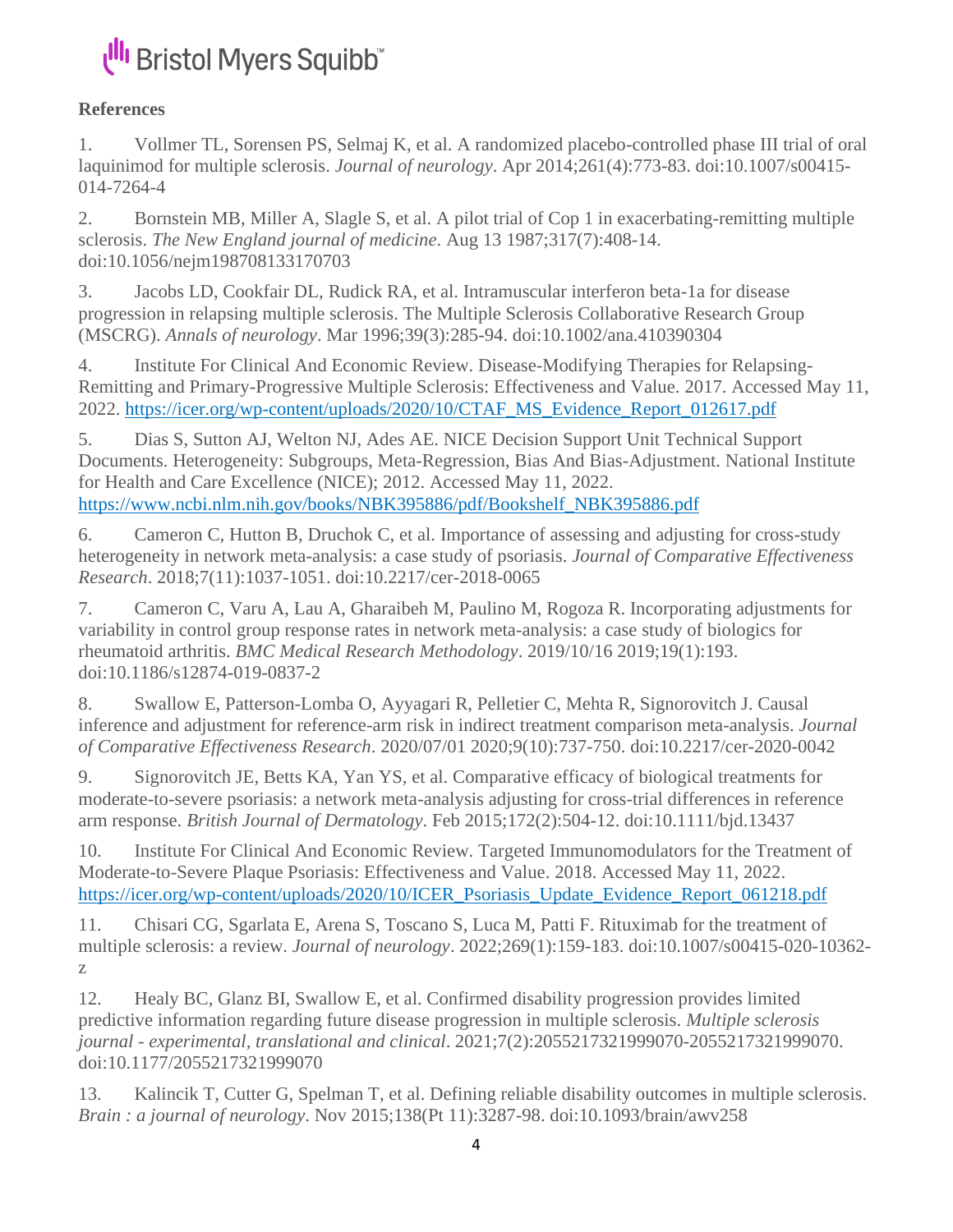14. Liu C, Blumhardt LD. Disability outcome measures in therapeutic trials of relapsing-remitting multiple sclerosis: effects of heterogeneity of disease course in placebo cohorts. *Journal of neurology, neurosurgery, and psychiatry*. Apr 2000;68(4):450-7. doi:10.1136/jnnp.68.4.450

15. Healy BC, Engler D, Glanz B, Musallam A, Chitnis T. Assessment of definitions of sustained disease progression in relapsing-remitting multiple sclerosis. *Multiple Sclerosis International*. 2013;2013:189624-189624. doi:10.1155/2013/189624

16. Ebers GC, Heigenhauser L, Daumer M, Lederer C, Noseworthy JH. Disability as an outcome in MS clinical trials. *Neurology*. Aug 26 2008;71(9):624-31. doi:10.1212/01.wnl.0000313034.46883.16

17. Sormani MP, Bonzano L, Roccatagliata L, Mancardi GL, Uccelli A, Bruzzi P. Surrogate endpoints for EDSS worsening in multiple sclerosis. A meta-analytic approach. *Neurology*. Jul 27 2010;75(4):302- 9. doi:10.1212/WNL.0b013e3181ea15aa

18. Fahrbach K, Huelin R, Martin AL, et al. Relating relapse and T2 lesion changes to disability progression in multiple sclerosis: a systematic literature review and regression analysis. *BMC neurology*. Nov 19 2013;13:180. doi:10.1186/1471-2377-13-180

19. Uher T, Vaneckova M, Krasensky J, et al. Pathological cut-offs of global and regional brain volume loss in multiple sclerosis. *Multiple sclerosis (Houndmills, Basingstoke, England)*. Apr 2019;25(4):541-553. doi:10.1177/1352458517742739

20. Lavorgna L, Bonavita S, Ippolito D, et al. Clinical and magnetic resonance imaging predictors of disease progression in multiple sclerosis: a nine-year follow-up study. *Multiple sclerosis (Houndmills, Basingstoke, England)*. Feb 2014;20(2):220-6. doi:10.1177/1352458513494958

21. Río J, Rovira À, Tintoré M, et al. Disability progression markers over 6-12 years in interferon-βtreated multiple sclerosis patients. *Multiple sclerosis (Houndmills, Basingstoke, England)*. Mar 2018;24(3):322-330. doi:10.1177/1352458517698052

22. Vaughn CB, Kavak KS, Dwyer MG, et al. Fatigue at enrollment predicts EDSS worsening in the New York State Multiple Sclerosis Consortium. *Multiple Sclerosis Journal*. 2020/01/01 2018;26(1):99- 108. doi:10.1177/1352458518816619

23. Saccà F, Costabile T, Carotenuto A, et al. The EDSS integration with the Brief International Cognitive Assessment for Multiple Sclerosis and orientation tests. *Multiple sclerosis (Houndmills, Basingstoke, England)*. Aug 2017;23(9):1289-1296. doi:10.1177/1352458516677592

24. Moccia M, Lanzillo R, Palladino R, et al. Cognitive impairment at diagnosis predicts 10-year multiple sclerosis progression. *Multiple sclerosis (Houndmills, Basingstoke, England)*. Apr 2016;22(5):659-67. doi:10.1177/1352458515599075

25. Yigit P, Acikgoz A, Mehdiyev Z, Dayi A, Ozakbas S. The relationship between cognition, depression, fatigue, and disability in patients with multiple sclerosis. *Irish Journal of Medical Science (1971 -)*. 2021/08/01 2021;190(3):1129-1136. doi:10.1007/s11845-020-02377-2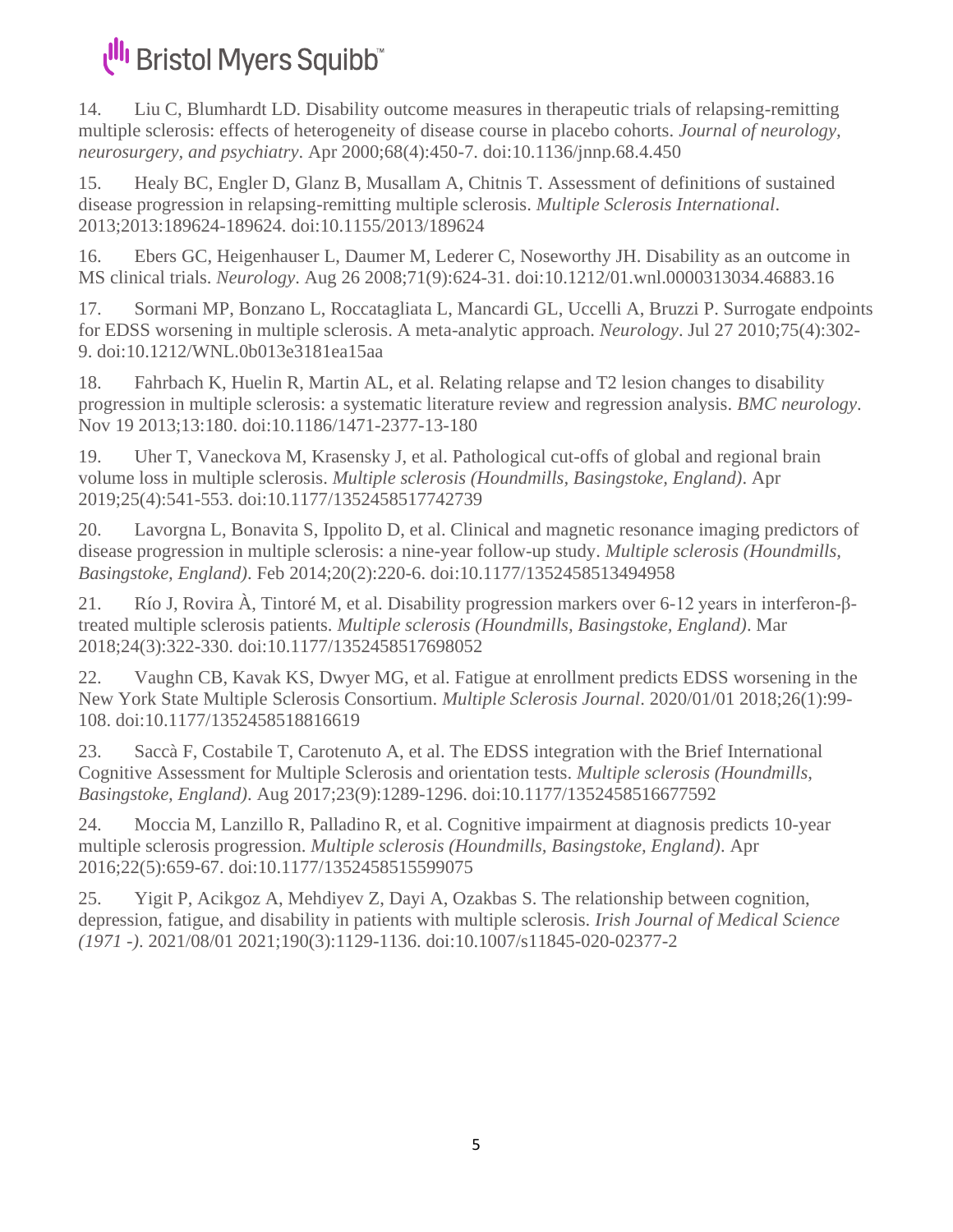

May 12, 2022

Institute for Clinical and Economic Review (ICER) 2 Liberty Square Boston, MA 02109

Dear ICER Review Panel:

Genentech, a member of the Roche group, appreciates the opportunity to provide input on *Treatments for Multiple Sclerosis: Effectiveness and Value: Draft Background and Scope* [1]. Ocrevus® (ocrelizumab) is the first and only FDA-approved disease-modifying therapy (DMT) that is indicated for the treatment of adults with either relapsing forms of multiple sclerosis (RMS) or primary progressive multiple sclerosis (PPMS) [2]. We are confident in the value that ocrelizumab continues to bring to patients since its approval in 2017.

Leveraging our experience with the previous ICER reviews in multiple sclerosis (MS), we have four key recommendations for this assessment:

**1. Rituximab should be excluded from this review as it is not FDA-approved for the treatment of MS, and external bodies have consistently concluded there is insufficient evidence to support its use in MS.**

**2. Given the early age at diagnosis and the progressive nature of RMS, long-term outcomes, including confirmed disability progression (CDP) and confirmed disability improvement (CDI), should be a key focus of ICER's review.**

**3. Due to changing diagnostic criteria and increasing selection bias in clinical trial populations, ICER should carefully evaluate and elucidate differences in the clinical characteristics of trial participants, and leverage published natural history data in lieu of data from placebo arms of recent trials.**

**4. ICER should consider and clearly delineate the limited clinical evidence required for abbreviated approval of bioequivalent and biosimilar drugs using the 505(b)(2) and 351(k) regulatory pathways.**

We further expand on these recommendations with supporting rationale and implications below:

#### **1. Rituximab should be excluded from this review as it is not FDA-approved for the treatment of MS, and external bodies have consistently concluded there is insufficient evidence to support its use in MS.**

*Rationale***:** Inclusion of rituximab in the review of treatments for RMS would be inappropriate given the lack of FDA approval or robust scientific data in this disease area. Rituximab was studied in a small Phase II trial of subjects with RMS (n=104), which only assessed a single course of rituximab and had a limited follow-up period of 42 weeks [3]. This trial did not lead to an FDA-labeled indication in RMS. In addition to the lack of sufficient data to demonstrate benefit, it is imperative to note rituximab's multiple boxed warnings may result in an unbalanced benefit-risk assessment, thus making it an unsuitable choice for treatment of MS [4].

Further supporting the exclusion of rituximab, multiple external bodies have consistently concluded that there is insufficient evidence to support the use of rituximab in RMS. We highlight these perspectives below:

- A 2018 AAN systematic review of DMTs found the evidence to support rituximab's efficacy for reducing the annualized relapse rate (ARR) was "insufficient to support or refute" [5], and thus, it is not included as a recommended therapy in the AAN practice guidelines [6].
- A Cochrane network meta-analysis comparing rituximab to other DMTs found insufficient evidence to support the use of rituximab in relapsing-remitting MS (RRMS) [7].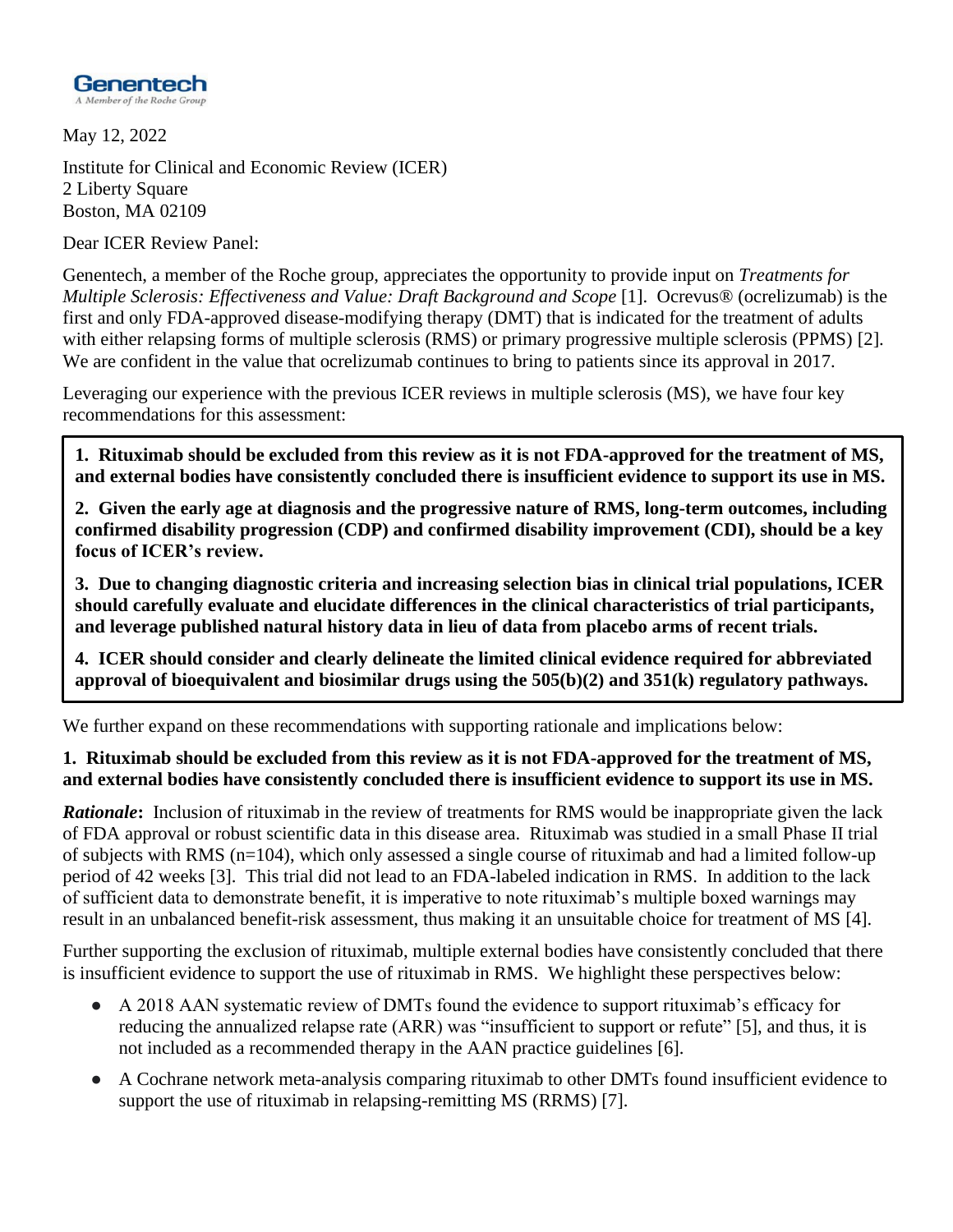

• In the 2017 review of RRMS therapies, ICER concluded the evidence on rituximab was "promising" but inconclusive" [8]. The clinical evidence base for rituximab in MS is largely unchanged since the previous review; therefore, it would be difficult to justify a different conclusion in the current review.

Genentech market research data also suggest the use of rituximab, including Rituxan® and biosimilars, represents ≤5% of total patient market share in RRMS [9]. *Commercial-in-confidence* data submitted.

Per the current ICER value assessment framework, "relevant comparators are selected through a survey of clinical guidelines from professional societies, consultation with clinical experts and patients, and review of clinical trial designs" [10]. Moreover, best practices for economic modeling recommend that the ideal comparator should be widely used in practice [11]. Given these documented guidelines, the rationale for the inclusion of rituximab is not transparent or evidence-based at present.

*Implications***:** The inclusion of rituximab would imply its body of evidence is consistent with other FDAapproved therapies. This may be misleading for reviewers of ICER's report who lack the context above.

#### **2. Given the early age at diagnosis and progressive nature of RMS, long-term outcomes, including CDP and CDI, should be a key focus of ICER's review.**

*Rationale:* The onset of RMS typically occurs during an individual's peak productive years (~30 years of age); therefore, the disability associated with MS impacts daily functioning, work productivity, and quality of life for decades to come [12,13]. Prevention of disability is thus an essential goal in the treatment of MS. While ARR is frequently leveraged as a measure of inflammatory activity, it fails to account for the variability in severity, duration, resource utilization, and resultant disability associated with relapses [14]. People with MS may still experience irreversible disability despite treatment with a DMT [15] and prefer treatments which prevent long-term progression rather than relapses alone [16].

In contrast, measures of progression reflect accumulation of clinical disability from inflammatory or neurodegenerative disease processes, resulting in a better assessment of long-term disease worsening that may occur independent of relapses [17]. The importance of progression as an endpoint is further underscored by a recent analysis which found that most disability accumulation in RMS is not associated with relapses [18].

Furthermore, early intervention to delay progression may help reduce the longer-term direct and indirect cost burden [19,20]. Research has found that MS-related costs increase rapidly over time as patients progress, primarily driven by the increased need for informal care, mobility aids, transportation, and home modifications, combined with substantial reductions in work productivity and employment [12,21-23].

Finally, the emergence of high-efficacy DMTs has raised awareness of the importance of CDI as a long-term outcome. For those therapies with a demonstrated impact on CDP, CDI elucidates whether these treatments may not only help slow progression, but may demonstrate ability to restore function over time [24]. CDI is increasingly used as a measure in clinical trials and is an important consideration in the selection of treatment.

*Implications:* Selection of the appropriate outcomes is imperative to ensure a holistic evaluation of the true impact of disease and the benefit of treatments. A focus on short-term outcomes, such as ARR, would underestimate the full impact of MS on patients and the health care system more broadly.

#### **3. Due to changing diagnostic criteria and increasing selection bias in clinical trial populations, ICER should carefully evaluate and elucidate differences in the clinical characteristics of trial participants and leverage published natural history data [25,26] in lieu of data from placebo arms of recent trials.**

*Rationale:* As noted by ICER in the 2017 review [8], the diagnostic criteria for RMS have changed numerous times since the approval of the first DMT [27-29]. These changes have allowed much earlier diagnosis of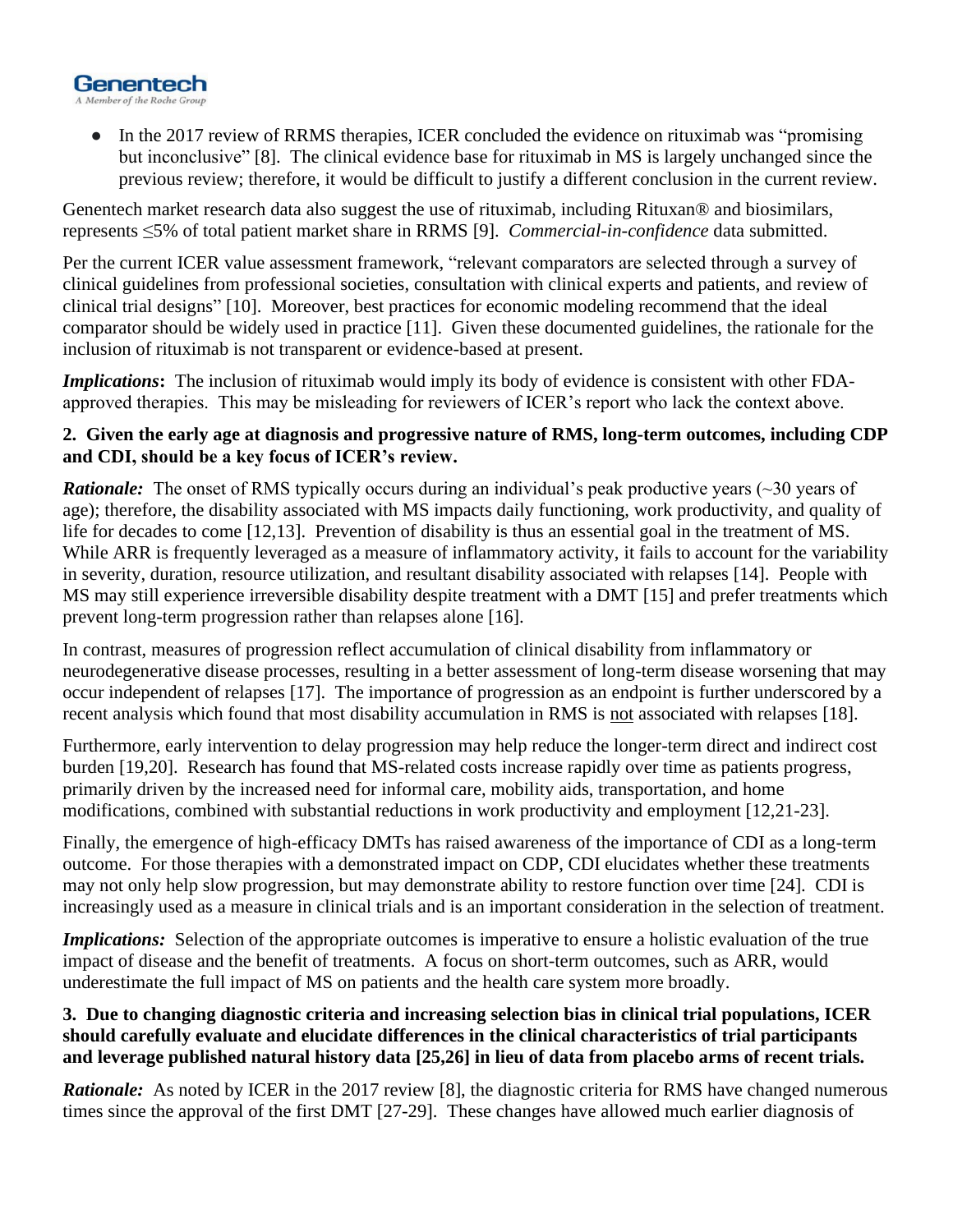

RMS, especially for those who would have been previously classified as having clinically isolated syndrome (CIS), thereby effecting a stage migration that has fundamentally changed the natural history of RMS [30,31].

Further, the availability of new treatment options has led to a shift in clinical trial populations [32]. Individuals with more aggressive MS are often not considered for placebo-controlled trials as the risk of randomization to placebo could result in harm in the form of irreversible disability progression, thereby resulting in a selection bias for individuals with less severe MS.

Finally, the definition of a relapse has become more stringent since the initial trials of injectable DMTs were conducted; indeed, more recent Phase III trials in RMS have required relapse adjudication with a demonstrable increase in the Expanded Disability Status Scale [14,32,33].

*Implications:* Natural history studies or placebo arms of the earliest trials will provide a more truthful representation of the natural history of MS, allowing for more accurate and consistent assessment of the benefits of DMTs. Failure to do so may result in false or misleading conclusions.

#### **4. ICER should consider and clearly delineate the limited clinical evidence required for abbreviated approval of bioequivalent and biosimilar drugs using the 505(b)(2) and 351(k) regulatory pathways.**

*Rationale:* The proposed scope of ICER's review includes a number therapies that were approved by the FDA through non-traditional pathways or are not FDA-approved. We summarize below:

- Rituximab biosimilars, diroximel fumarate, and monomethyl fumarate were approved on the basis of pharmacokinetic (PK)/pharmacodynamic (PD) data and have insufficient efficacy/safety data in RMS.
- Bioequivalent teriflunomide was leveraged as a comparator in the ULTIMATE I and II studies [34,35], but remains an unapproved treatment for which no publicly available data on PK/PD or efficacy/safety exist; thus, there are challenges in the ability to assume bioequivalence to Aubagio®.

As ICER seeks to draw conclusions on the comparative clinical value of available treatments through formal evidence synthesis and deliberation during the public meeting, this information should be made transparent to allow for correct interpretation of risks, uncertainties, and conclusions on comparative value.

*Implications:* The review will require making comparisons of treatments that are highly variable in terms of regulatory approval status and pathways. In the absence of published best practices or formal ICER guidance on how to best synthesize and interpret this heterogeneous evidence, external stakeholders will be reliant on ICER's expertise to understand the uncertainties and caveats. If ICER is not transparent in discussing these data limitations, the results of the clinical effectiveness review may be misinterpreted by end users.

In closing, we thank you for the opportunity to provide feedback and look forward to continued dialogue and engagement with ICER. Genentech is committed to delivering innovative and transformative treatments for people with MS, and we continue to grow our expertise in this space. We provide these recommendations with the intent to support a rigorous assessment that appropriately accounts for the strengths and limitations of evidence, ensures patients' access to the therapies they need, and represents the interests of all stakeholders.

Sincerely,

Jan Glias Hanger

Jan Elias Hansen, Ph.D. Evidence for Access Medical Unit Genentech, Inc.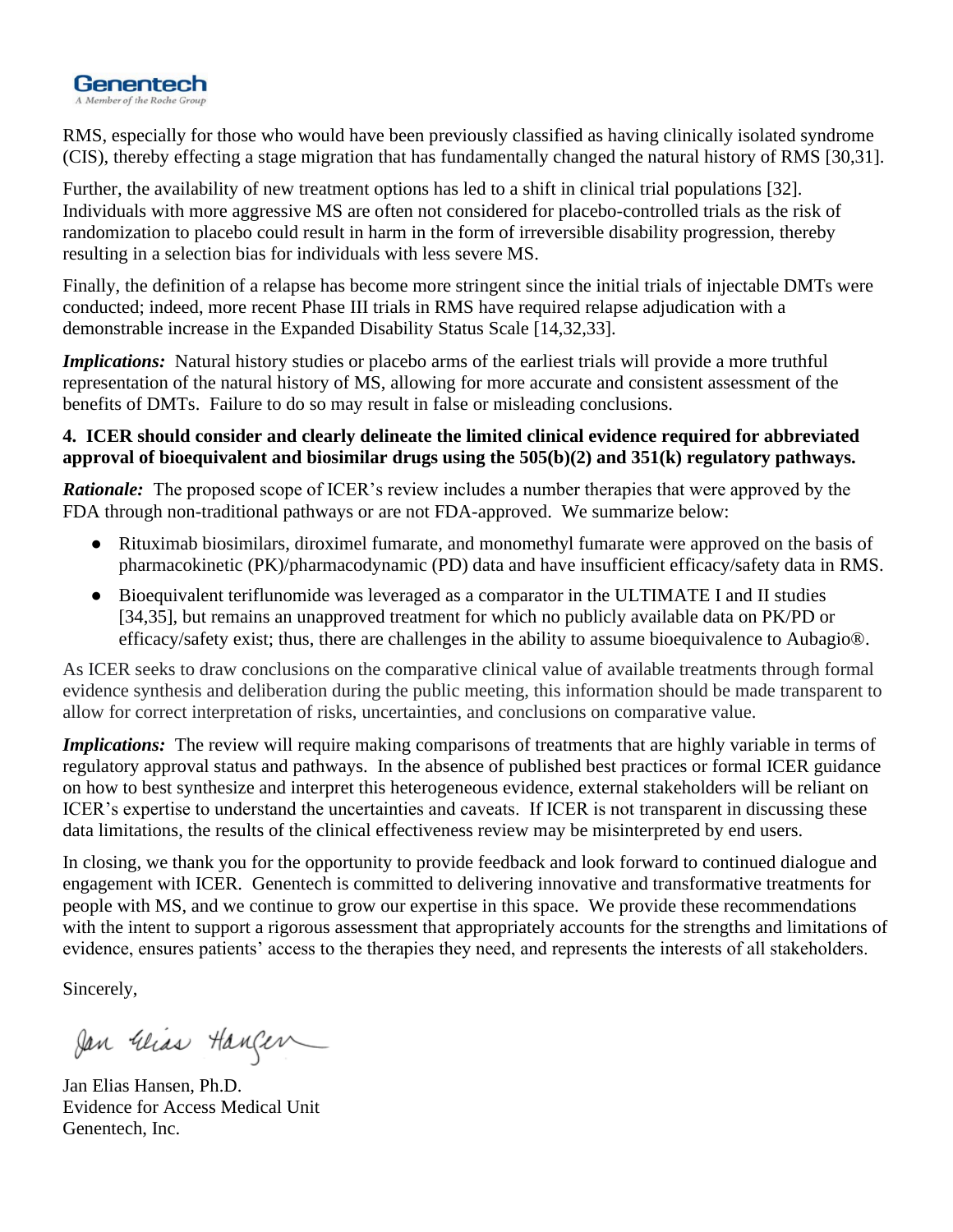

#### **References**

- 1. Institute for Clinical and Economic Review. Treatments for Multiple Sclerosis: Effectiveness and Value: Draft Background and Scope. 2022. Available at: [https://icer.org/.](https://icer.org/) Accessed on: April 29, 2022.
- 2. Genentech, Inc. Ocrevus (ocrelizumab) US Prescribing Information. Available at: [https://www.gene.com/download/pdf/ocrevus\\_prescribing.pdf.](https://www.gene.com/download/pdf/ocrevus_prescribing.pdf) Accessed on: April 13, 2022.
- 3. Hauser SL, Waubant E, Arnold DL, et al. B-cell depletion with rituximab in relapsing-remitting multiple sclerosis. The New England journal of medicine. Feb 14 2008;358(7):676-688.
- 4. Genentech, Inc. Rituxan (rituximab) US Prescribing Information. Available at: [https://www.gene.com/download/pdf/rituxan\\_prescribing.pdf.](https://www.gene.com/download/pdf/rituxan_prescribing.pdf) Accessed on: April 13, 2022.
- 5. Rae-Grant A, Day GS, Marrie RA, et al. Comprehensive systematic review summary: Diseasemodifying therapies for adults with multiple sclerosis. Report of the Guideline Development, Dissemination, and Implementation Subcommittee of the American Academy of Neurology. 2018;90(17):789-800.<https://n.neurology.org/content/neurology/90/17/789.full.pdf>
- 6. Rae-Grant A, Day GS, Marrie RA, et al. Practice guideline recommendations summary: Diseasemodifying therapies for adults with multiple sclerosis: Report of the Guideline Development, Dissemination, and Implementation Subcommittee of the American Academy of Neurology. Neurology. Apr 24 2018;90(17):777-788.
- 7. He D, Guo R, Zhang F, Zhang C, Dong S, Zhou H. Rituximab for relapsing-remitting multiple sclerosis. The Cochrane database of systematic reviews. Dec 6 2013(12):Cd009130.
- 8. Institute for Clinical and Economic Review. An assessment of Disease Modifying Therapies for Relapsing-Remitting Multiple Sclerosis. 2017. Available at: [https://icer.org/.](https://icer.org/) Accessed on: April 12, 2022.
- 9. Genentech Data on File.
- 10. Institute for Clinical and Economic Review. 2020-2023 Value Assessment Framework. Available at: [https://icer.org/.](https://icer.org/) Accessed: April 29, 2022.
- 11. Ramsey SD, Willke RJ, Glick H, et al. Cost-effectiveness analysis alongside clinical trials II—an ISPOR Good Research Practices Task Force report. Value in Health. 2015 Mar 1;18(2):161-72.
- 12. Kister I, Chamot E, Salter AR, Cutter GR, Bacon TE, Herbert J. Disability in multiple sclerosis: a reference for patients and clinicians. Neurology. Mar 12 2013;80(11):1018-1024.
- 13. Salter A, Thomas NP, Tyry T, Cutter GR, Marrie RA. A contemporary profile of primary progressive multiple sclerosis participants from the NARCOMS Registry. Mult Scler. 2018;24(7):951-962. doi:10.1177/1352458517711274.
- 14. Inusah S, Sormani MP, Cofield SS, et al. Assessing changes in relapse rates in multiple sclerosis. Multiple sclerosis (Houndmills, Basingstoke, England). Dec 2010;16(12):1414-1421.
- 15. Confavreux C, Vukusic S. Accumulation of irreversible disability in multiple sclerosis: from epidemiology to treatment. Clinical neurology and neurosurgery. Mar 2006;108(3):327-332.
- 16. Wilson LS, Loucks A, Gipson G, et al. Patient preferences for attributes of multiple sclerosis diseasemodifying therapies: development and results of a ratings-based conjoint analysis. Int J MS Care. 2015;17(2):74-82. doi:10.7224/1537-2073.2013-053.
- 17. University of California SFMSET, Cree BAC, Hollenbach JA, et al. Silent progression in disease activity-free relapsing multiple sclerosis. Annals of neurology. 2019;85(5):653-666. <https://pubmed.ncbi.nlm.nih.gov/30851128>
- 18. Kappos L, Wolinsky JS, Giovannoni G, et al. Contribution of Relapse-Independent Progression vs Relapse-Associated Worsening to Overall Confirmed Disability Accumulation in Typical Relapsing Multiple Sclerosis in a Pooled Analysis of 2 Randomized Clinical Trials. JAMA Neurol. 2020;77(9):1132-1140. doi:10.1001/jamaneurol.2020.1568.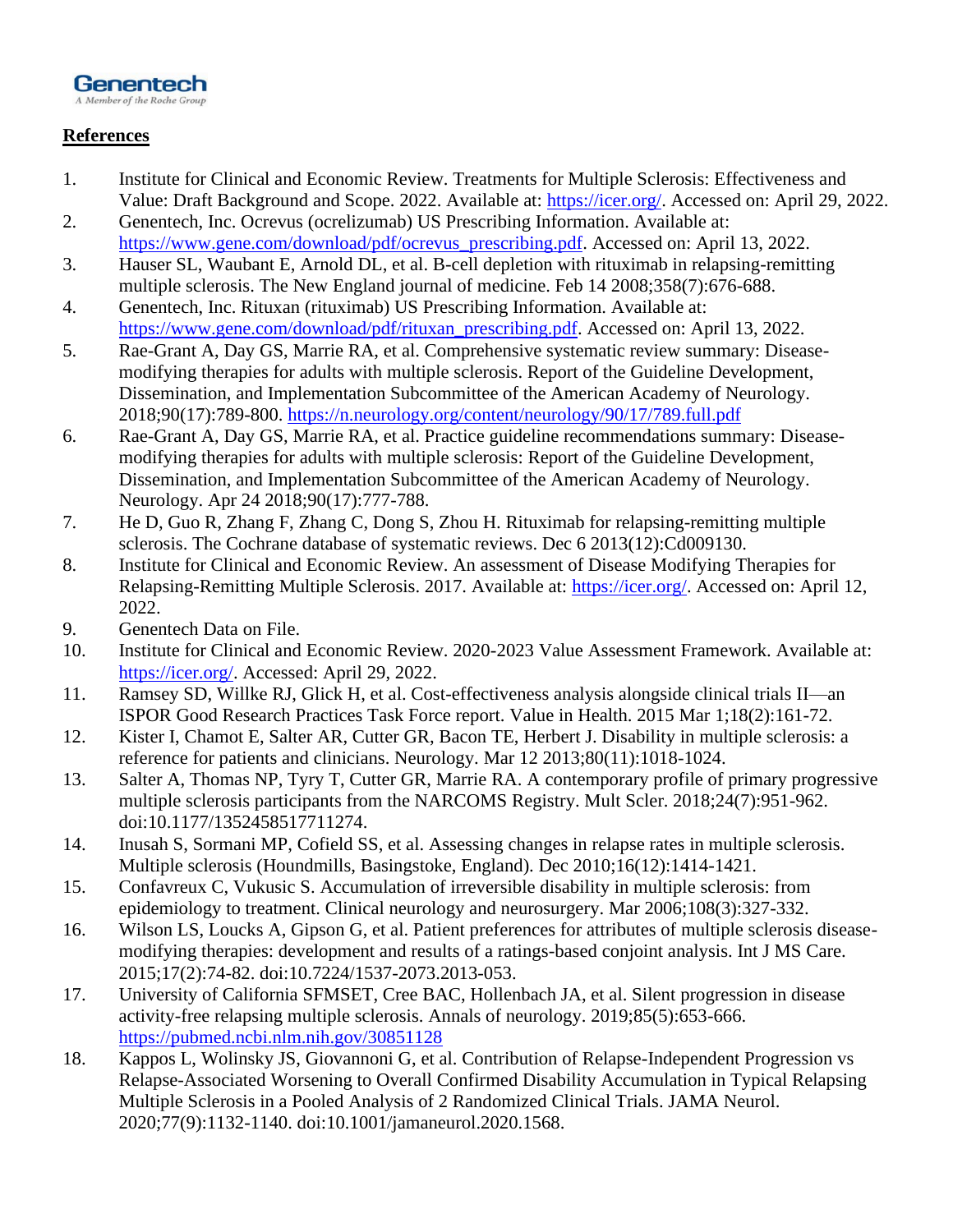### Genentech

A Member of the Roche Group

- 19. Harding K, Williams O, Willis M, et al. Clinical Outcomes of Escalation vs Early Intensive Disease-Modifying Therapy in Patients With Multiple Sclerosis. JAMA Neurol. 2019;76(5):536-541. doi:10.1001/jamaneurol.2018.4905.
- 20. Wandall-Holm M, Buron M, Kopp T, et al. Early Treatment Can Postpone the Time to Disability Pension in Relapsing-Remitting Multiple Sclerosis. Presented at the 2022 American Academy of Neurology. Seattle, WA. April 2-7, 2022.
- 21. Ernstsson O, Gyllensten H, Alexanderson K, Tinghög P, Friberg E, Norlund A. Cost of Illness of Multiple Sclerosis - A Systematic Review. PLoS One. 2016;11(7):e0159129-e0159129. <https://pubmed.ncbi.nlm.nih.gov/27411042>
- 22. Zwibel HL, Smrtka J. Improving quality of life in multiple sclerosis: an unmet need. Am J Manag Care. 2011;17 Suppl 5 Improving:S139-S145.
- 23. Salter A, Thomas N, Tyry T, Cutter G, Marrie RA. Employment and absenteeism in working-age persons with multiple sclerosis. J Med Econ. 2017;20(5):493-502. doi:10.1080/13696998.2016.1277229.
- 24. Phillips JT, Giovannoni G, Lublin FD, et al. Sustained improvement in Expanded Disability Status Scale as a new efficacy measure of neurological change in multiple sclerosis: treatment effects with natalizumab in patients with relapsing multiple sclerosis. Multiple Sclerosis Journal. 2011;17(8):970- 979.<https://journals.sagepub.com/doi/abs/10.1177/1352458511399611>
- 25. Scalfari A, Neuhaus A, Degenhardt A, et al. The natural history of multiple sclerosis: a geographically based study 10: relapses and long-term disability. Brain. 2010;133(Pt 7):1914-1929. doi:10.1093/brain/awq118.
- 26. Tremlett H, Zhao Y, Devonshire V. Natural history of secondary-progressive multiple sclerosis. Multiple Sclerosis Journal. 2008;14(3):314-324.
- 27. McDonald WI, Compston A, Edan G, et al. Recommended diagnostic criteria for multiple sclerosis: Guidelines from the international panel on the diagnosis of multiple sclerosis. Annals of neurology. 2001;50(1):121-127.<https://onlinelibrary.wiley.com/doi/abs/10.1002/ana.1032>
- 28. Polman CH, Reingold SC, Edan G, et al. Diagnostic criteria for multiple sclerosis: 2005 revisions to the "McDonald Criteria". Annals of neurology. Dec 2005;58(6):840-846.
- 29. Thompson AJ, Banwell BL, Barkhof F, et al. Diagnosis of multiple sclerosis: 2017 revisions of the McDonald criteria. The Lancet. Neurology. Feb 2018;17(2):162-173.
- 30. Sormani MP. The Will Rogers phenomenon: the effect of different diagnostic criteria. Journal of the neurological sciences. Dec 2009;287 Suppl 1:S46-49.
- 31. Klawiter EC, Cross AH, Naismith RT. The present efficacy of multiple sclerosis therapeutics: Is the new 66% just the old 33%? Neurology. Sep 22 2009;73(12):984-990.
- 32. Zhang Y, Salter A, Wallström E, Cutter G, Stüve O. Evolution of clinical trials in multiple sclerosis. Ther Adv Neurol Disord. 2019;12:1756286419826547-1756286419826547. <https://pubmed.ncbi.nlm.nih.gov/30833985>
- 33. Montalban X. Review of methodological issues of clinical trials in multiple sclerosis. Journal of the neurological sciences. Dec 2011;311 Suppl 1:S35-42.
- 34. Clinicaltrials.gov. Study to Assess the Efficacy and Safety of Ublituximab in Participants With Relapsing Forms of Multiple Sclerosis (RMS) (ULTIMATE II). [https://clinicaltrials.gov/ct2/show/NCT03277248.](https://clinicaltrials.gov/ct2/show/NCT03277248) Accessed on: May 4, 2022.
- 35. Clinicaltrials.gov. Phase III: UbLiTuximab In Multiple Sclerosis Treatment Effects (ULTIMATE I STUDY). NCT03277261 Protocol Version 5.0. [https://clinicaltrials.gov/ProvidedDocs/61/NCT03277261/Prot\\_000.pdf.](https://clinicaltrials.gov/ProvidedDocs/61/NCT03277261/Prot_000.pdf) Accessed on: May 4, 2022.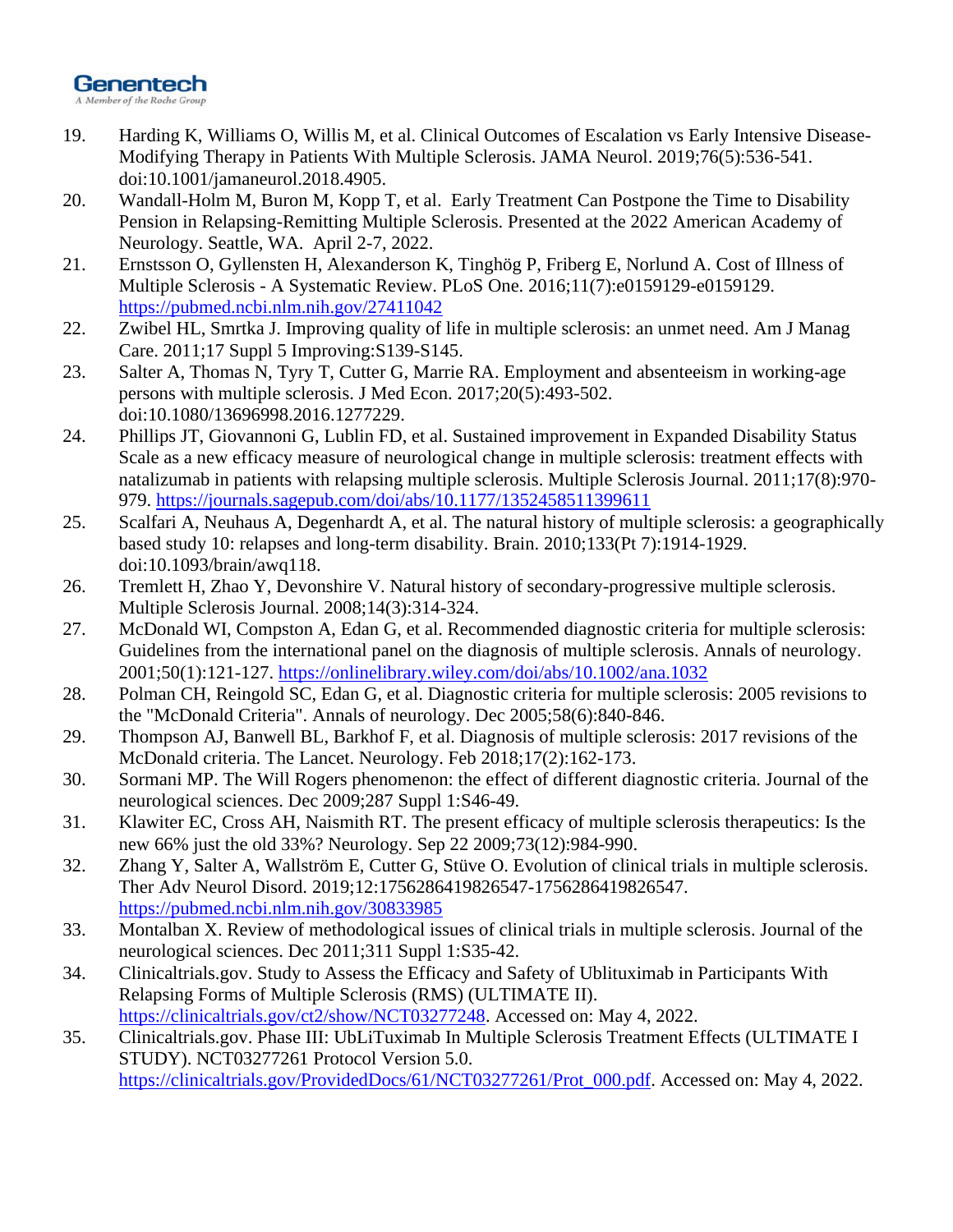

May 12, 2022

Institute for Clinical and Economic Review [publiccomments@icer.org](mailto:publiccomments@icer.org)

#### **Re: Draft Scoping Document for ICER Review: Multiple Sclerosis: CIS, RRMS, and SPMS- An assessment of treatments for multiple sclerosis**

On behalf of the Multiple Sclerosis Coalition (MSC), a 501 (c) 3 network of nine MS organizations, thank you for the opportunity to comment on ICER's Draft Scoping Document for *An assessment of treatment for multiple sclerosis.* Given the number of multiple sclerosis (MS) disease modifying treatments (DMTs) on market, we understand ICER's desire to update the MS review. As a highly heterogenous disease with significant variation in disease course and severity, multiple factors and individual characteristics can impact treatment effectiveness. Different treatments will work for different individuals. Thus, it is important that an assessment of treatments for MS considers real world implications of recommendations rather than approaching the assessment from an academic standpoint.

#### **Population**

#### **Highly heterogeneous disease**

As ICER notes in the draft scope, MS is a chronic, autoimmune disorder of the central nervous system. Symptoms vary by individual and range from numbness or tingling, to walking difficulties, fatigue, pain, depression, cognitive challenges, vision and more. Due to significant disease heterogeneity, current clinical practice guidelines recommend considering the risks and benefits of each treatment strategy on a patient-by-patient basis.<sup>1</sup> DMTs are important in disease modification but must be combined with symptom management and mental health services to provide comprehensive care.

> The presence of comorbidities, including depression, anxiety, and vascular risk factors, are associated with a diagnostic delay between symptom onset and diagnosis, disability progression, and health-related quality of life.<sup>2</sup>

Current guidelines recommend clinicians consider patient preferences related to safety, route of administration, lifestyle, cost, efficacy, common adverse effects (AEs), and tolerability when deciding among  $DMTs<sup>1</sup>$  Careful, individualized consideration of treatments is needed because initiation of one DMT can impact the safety and efficacy of subsequent DMTs.<sup>3</sup>

The scope references a study that DMT discontinuation may be considered in older, stable people with MS. There are still limitations in knowledge regarding DMT discontinuation.<sup>4</sup> Three ongoing randomized clinical trials will provide significant data regarding outcomes of discontinuation and it may be premature to consider such a recommendation at this time.

#### **Stakeholder Input**

#### **Representativeness & overcoming disparities**

The members of the MS Coalition are committed to research that is representative of diverse patient populations. We appreciate ICER's recognition that subgroup analyses, including by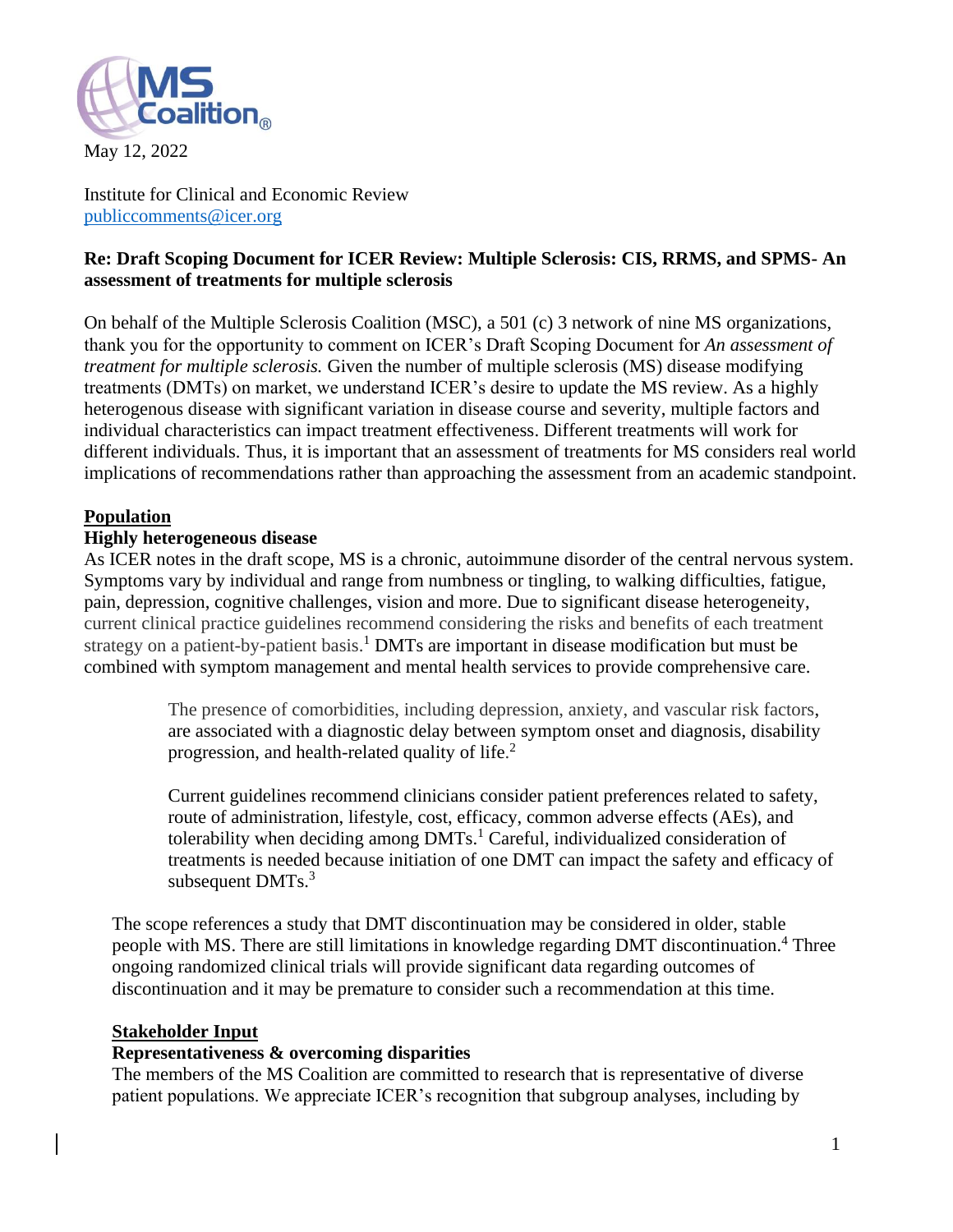race/ethnicity are important. This need is evidenced in a recent analysis which demonstrated a greater burden of disease among black people with MS as compared to white people with MS, even after adjusting for socioeconomic indicators.<sup>5</sup> However, we are concerned that lack of data, especially when relying on clinical trials alone, will impede this subgroup analysis, resulting in conclusions that are not generalizable. Additional data beyond clinical trials is needed for a more complete understanding of racial, ethnic and other differences.

Furthermore, data collection tools, such as the patient questionnaire are only available in English. To reduce data gaps in the future, we recommend that ICER translates the questionnaire into Spanish to facilitate the collection of more representative data.

#### **General Neurologists**

Several studies document that prescribing habits of general neurologists differ from prescribing of MS specialists.<sup>6</sup> General neurologists prescribe a higher portion of older DMTs and DMTs that may be perceived to have more safety data or ease of initiation.<sup>7</sup> Many people with MS receive care from these neurologists and this group's input may be missing from the stakeholder input collected..

#### **Comparators and Interventions**

With more than 20 DMTs across different mechanisms of action and routes of administration, we understand ICER's desire to narrow the number of comparators reviewed in the report.

MSC does urge ICER to carefully consider how findings from the planned evidence report will add to knowledge about MS treatment and care and real-world implications to patients' access to care.

The interventions/comparators analyzed across the studies described in the draft scoping document vary considerably, potentially leading to confusion or incorrect assumptions on the part of readers. For example, the proposed clinical evidence review includes monoclonal antibodies and oral therapies (fumarates, S1p receptor modulators, and teriflunomide). Whereas the proposed cost-effectiveness model includes at least ofatumumab and ublituximab as compared to dimethyl fumarate and fingolimod, while the proposed budget impact analysis is limited to ublituximab. If these types of differences remain across the different analyses, we encourage ICER to be clear about how and why these decisions were made.

#### **Outcomes**

We appreciate ICER providing a comprehensive list of outcomes in the scoping document. DMTs are intended to reduce MS relapses and MRI activity, however, they are not prescribed to address symptoms of MS, including several of the outcomes listed in the draft scoping document. PwMS receive additional treatments to address symptoms.<sup>1,8</sup> A comprehensive approach to treating MS is necessary and should be reflected in the analyses, including being appropriately represented in the total cost of care. Outcomes of interest related to the DMTs and relevant to people with MS that should be addressed include adverse events, risks, impact on vaccine response and family planning. Sites of care are important considerations: patients may be seen in clinics by residents or fellows resulting in non-continuous care and altered communication patterns.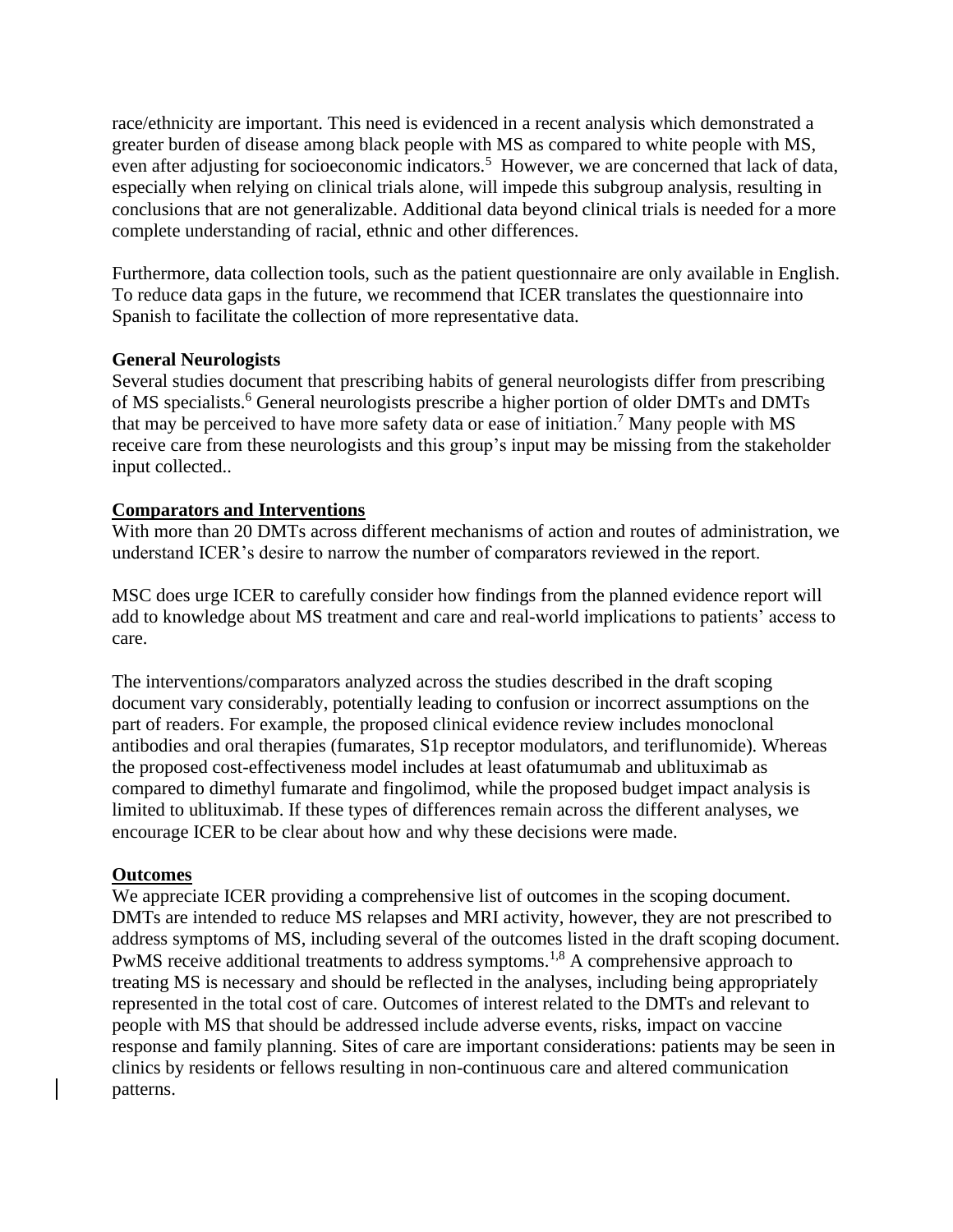#### **Scope of Comparative Value Analyses**

**Model structure must accurately reflect patients' experiences living with and treating MS**  When developing the model structure, we encourage ICER to review not only the past models referenced but also recent publications evaluating those models and offering recommendations for future economic evaluations in  $MS.<sup>9-13</sup>$  For example, many of the recommendations described by Hernandez and colleagues are aimed at developing models that better reflect patients' experiences living with and treating MS, including modeling disease progression, treatment sequencing, treatment discontinuation, and other health outcomes (e.g., relapses avoided). 9

#### **Health care sector perspective should appropriately reflect total cost of care and modified social perspective analyses must also holistically represent**

We encourage ICER to review the recently published study "The Economic Burden of Multiple Sclerosis in the United States: Estimate of Direct and Indirect Costs" when estimating direct, indirect, and non-medical costs to inform the healthcare and societal perspectives.<sup>14</sup> The study provides estimates from 2019 of direct costs, including hospital inpatient stays, physician office visits, prescription medications, administration of prescription medication in the outpatient setting, durable medical equipment, outpatient services, and nonacute institutional care. The study also provides estimates of indirect (e.g., productivity loss for those in the labor force) and nonmedical costs of MS (e.g., formal daily care, modification to homes, purchases of special motor vehicles). Survey data used to estimate nonmedical costs can be made available to ICER researchers upon request.

From a patient perspective, total cost of care for a DMT may include required monitoring or testing for either initiation or ongoing monitoring, and treatment administration/infusion costs. Indirect and non-medical costs are considerations as well, including things like travel to receive treatment and missed work hours for the person with MS or care partner.

#### **MS progression, and especially acute relapses, have a significant emotional impact on patients and caregivers.** 15–17

There can be devastating emotional, financial and health consequences for people with MS who are on a DMT that doesn't work for them or can't access a DMT that their provider recommends.

#### **Identification of Low-Value Services**

We applaud ICER's focus on reducing wasteful services. However, given patient heterogeneity, the variety of treatments to address symptoms, and existing challenges related to utilization management, we urge ICER to use caution when designating services as wasteful or lower-value.

The Coalition looks forward to continued engagement with ICER throughout the review process.

Respectfully submitted on behalf of the MS Coalition,

Kari Taberto

Bari Talente MS Coalition President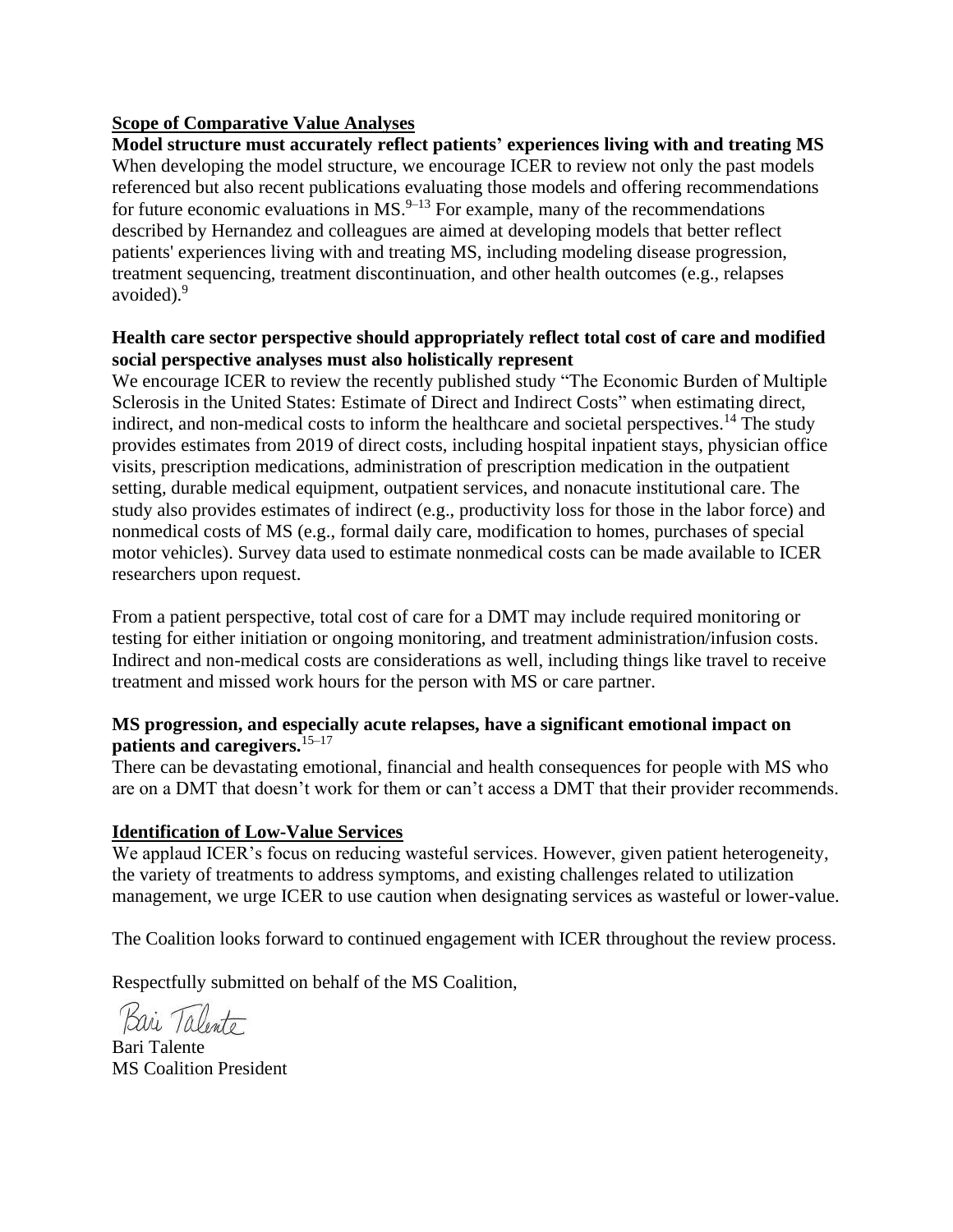#### **References**

- 1. Rae-Grant A, Day GS, Marrie RA, et al. Practice guideline recommendations summary: Disease-modifying therapies for adults with multiple sclerosis: Report of the Guideline Development, Dissemination, and Implementation Subcommittee of the American Academy of Neurology. *Neurology*. 2018;90(17):777-788. doi:10.1212/WNL.0000000000005347
- 2. Marrie RA, Horwitz RI. Emerging effects of comorbidities on multiple sclerosis. *Lancet Neurol*. 2010;9(8):820-828. doi:10.1016/S1474-4422(10)70135-6
- 3. Pardo G, Jones DE. The sequence of disease-modifying therapies in relapsing multiple sclerosis: safety and immunologic considerations. *J Neurol*. 2017;264(12):2351-2374. doi:10.1007/s00415-017-8594-9
- 4. Shah A, Corboy J. Discontinuing Disease-Modifying Therapies in Multiple Sclerosis. *Practical Neurology*. Accessed May 12, 2022. https://practicalneurology.com/articles/2022 feb/discontinuing-disease-modifying-therapies-in-multiple-sclerosis
- 5. Gray-Roncal K, Fitzgerald KC, Ryerson LZ, et al. Association of Disease Severity and Socioeconomic Status in Black and White Americans With Multiple Sclerosis. *Neurology*. 2021;97(9):e881-e889. doi:10.1212/WNL.0000000000012362
- 6. Earla JR, Paranjpe R, Kachru N, Hutton GJ, Aparasu RR. Use of disease modifying agents in patients with multiple sclerosis: Analysis of ten years of national data. *Res Social Adm Pharm*. 2020;16(12):1670-1676. doi:10.1016/j.sapharm.2020.02.016
- 7. Farin C. Multiple Sclerosis Have Different Prescribing Practices Compared to General Neurologists At An Academic Center. Presented at: Consortium of Multiple Sclerosis Centers Annual Meeting 2019. https://cmsc.confex.com/cmsc/2019/meetingapp.cgi/Session/1210
- 8. Henze T, Rieckmann P, Toyka KV, Multiple Sclerosis Therapy Consensus Group of the German Multiple Sclerosis Society. Symptomatic treatment of multiple sclerosis. Multiple Sclerosis Therapy Consensus Group (MSTCG) of the German Multiple Sclerosis Society. *Eur Neurol*. 2006;56(2):78-105. doi:10.1159/000095699
- 9. Hernandez L, O'Donnell M, Postma M. Modeling Approaches in Cost-Effectiveness Analysis of Disease-Modifying Therapies for Relapsing-Remitting Multiple Sclerosis: An Updated Systematic Review and Recommendations for Future Economic Evaluations. *Pharmacoeconomics*. 2018;36(10):1223-1252. doi:10.1007/s40273-018-0683-9
- 10. Hawton A, Shearer J, Goodwin E, Green C. Squinting Through Layers of Fog: Assessing the Cost Effectiveness of Treatments for Multiple Sclerosis. *Appl Health Econ Health Policy*. 2013;11(4):331-341. doi:10.1007/s40258-013-0034-0
- 11. Guo S, Pelligra C, Saint-Laurent Thibault C, Hernandez L, Kansal A. Cost-Effectiveness Analyses in Multiple Sclerosis: A Review of Modelling Approaches. *PharmacoEconomics*. 2014;32(6):559-572. doi:10.1007/s40273-014-0150-1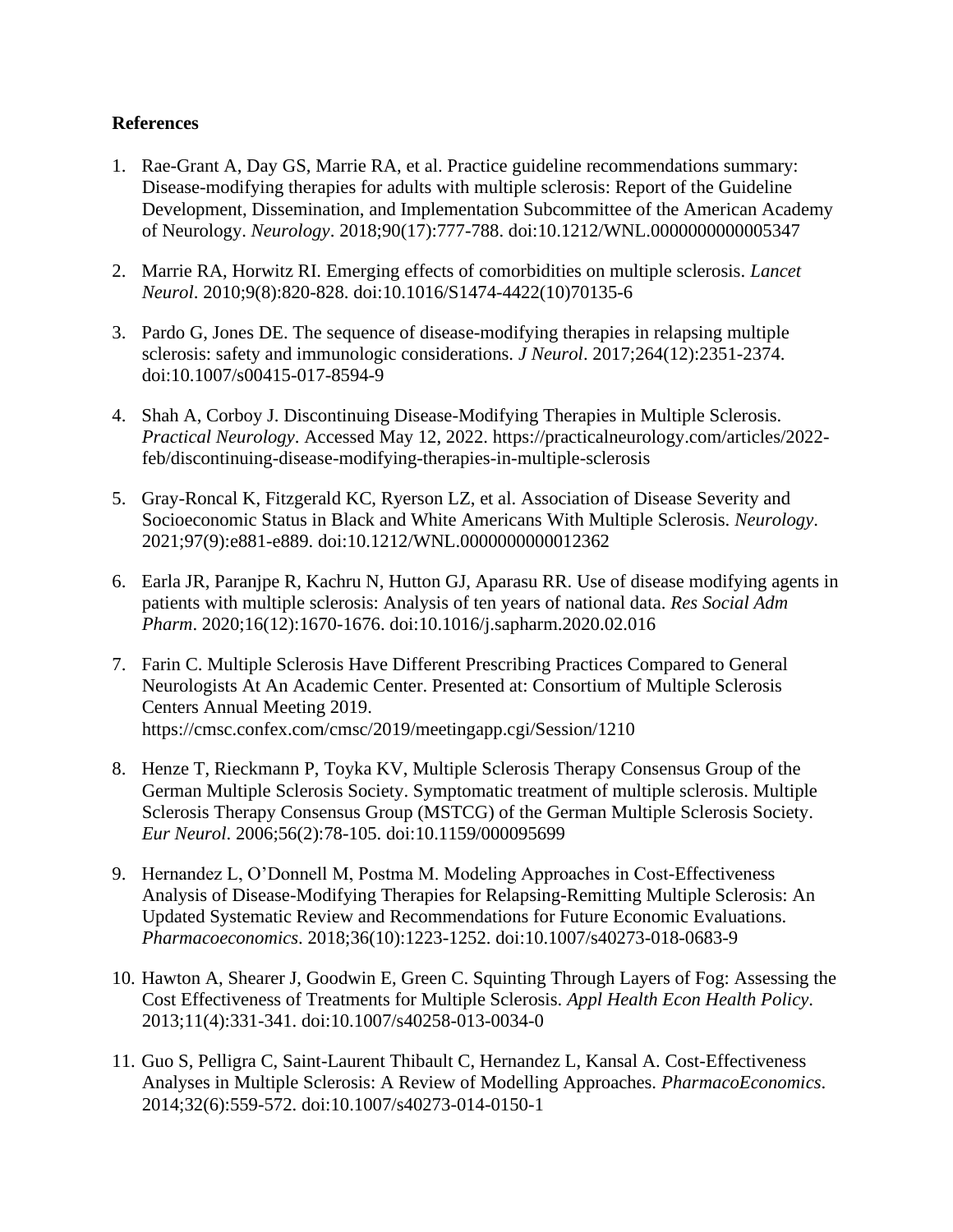- 12. Thompson JP, Abdolahi A, Noyes K. Modelling the Cost Effectiveness of Disease-Modifying Treatments for Multiple Sclerosis. *PharmacoEconomics*. 2013;31(6):455-469. doi:10.1007/s40273-013-0063-4
- 13. Allen F, Montgomery S, Maruszczak M, Kusel J, Adlard N. Convergence yet Continued Complexity: A Systematic Review and Critique of Health Economic Models of Relapsing-Remitting Multiple Sclerosis in the United Kingdom. *Value in Health*. 2015;18(6):925-938. doi:10.1016/j.jval.2015.05.006
- 14. Bebo B, Cintina I, LaRocca N, et al. The Economic Burden of Multiple Sclerosis in the United States: Estimate of Direct and Indirect Costs. *Neurology*. 2022;98(18):e1810-e1817. doi:10.1212/WNL.0000000000200150
- 15. Kalb R. The emotional and psychological impact of multiple sclerosis relapses. *J Neurol Sci*. 2007;256 Suppl 1:S29-33. doi:10.1016/j.jns.2007.01.061
- 16. Sullivan AB, Miller D. Who is Taking Care of the Caregiver? *J Patient Exp*. 2015;2(1):7-12. doi:10.1177/237437431500200103
- 17. Davis BE, Lakin L, Binns CC, Currie KM, Rensel MR. Patient and Provider Insights into the Impact of Multiple Sclerosis on Mental Health: A Narrative Review. *Neurol Ther*. 2021;10(1):99-119. doi:10.1007/s40120-021-00240-9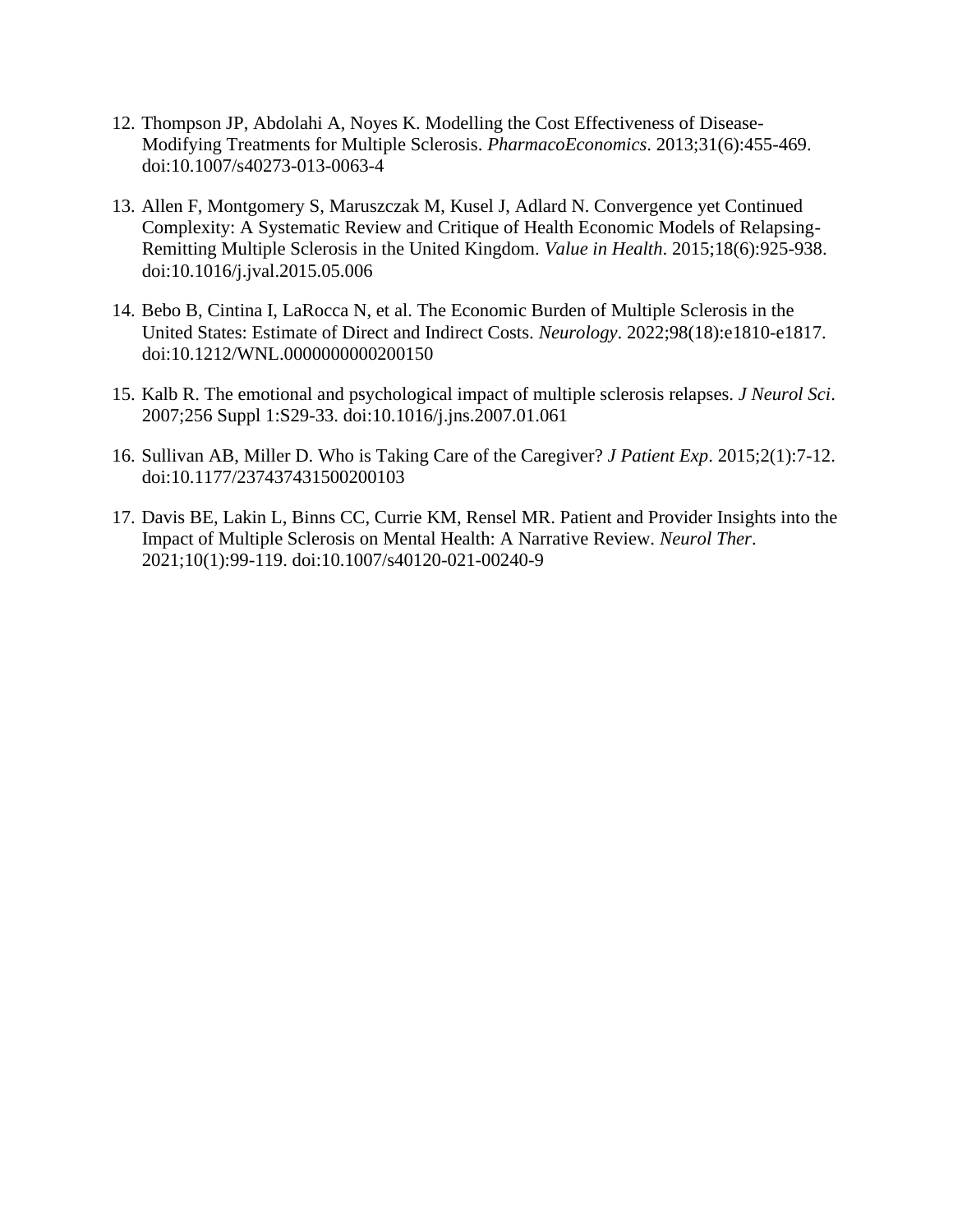#### **Appendix**

#### **MS Coalition Organizations**

Accelerated Cure Project Consortium of MS Centers Can Do MS International Organization of MS Nurses MS Views and News Multiple Sclerosis Association of America Multiple Sclerosis Foundation National MS Society United Spinal Association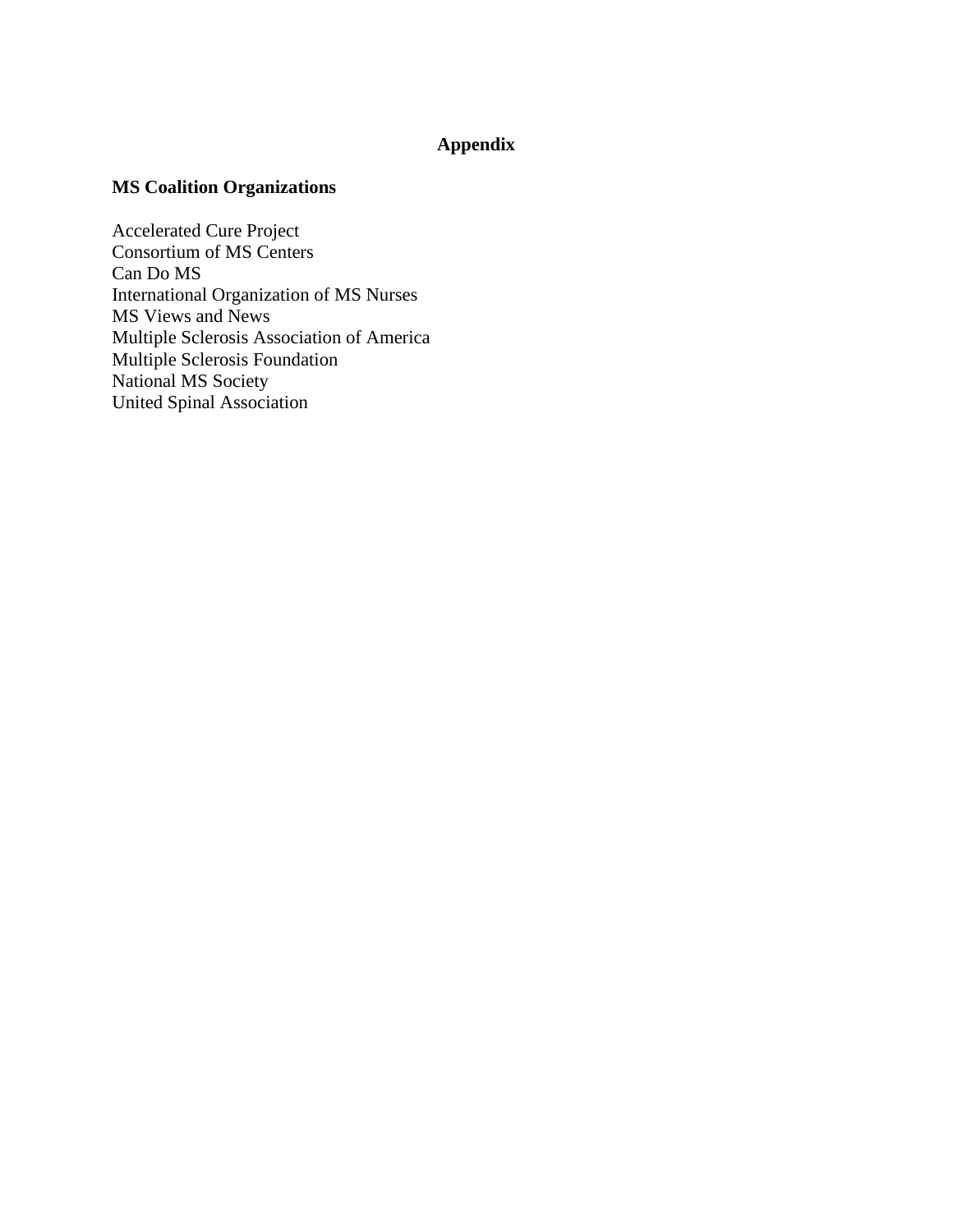## U NOVARTIS

#### **Executive Summary**

Novartis Pharmaceuticals Corporation (Novartis) appreciates the opportunity to provide feedback on the Institute of Clinical and Economic Review's (ICER) draft scoping document for the assessment of treatments for Multiple Sclerosis. In summary, Novartis respectively offers the following suggestions for consideration:

- ICER should acknowledge evidence that has shown improved patient outcomes with early high-effective therapy use.
- Patient perspective should be included when assessing clinical value.
- Treatments not approved by FDA for multiple sclerosis should not be included in this assessment.
- Consider including immunoglobulin levels for anti-CD20 monoclonal antibodies as an outcome of interest when assessing clinical value.
- ICER should use a weighted average to calculate dimethyl fumarate drug costs.
- ICER should consider costs by site of care for infusible product(s) in the comparative value analyses
- Novartis is open to considering supporting sub-group analyses.

The remainder of this letter provides a more detailed discussion of these points.

#### **Suggest ICER acknowledge evidence that has shown improved outcomes with early higheffective therapy use**

In the background section, it is mentioned that "Choice of initial therapy is debatable, with some clinicians and PwMS opting to begin treatment with medications that have moderate efficacy but a better safety profile such as the injectable or oral drugs and escalating as needed; other clinicians and PwMS opt to treat with monoclonal antibodies at diagnosis, which have higher efficacy but a higher risk of serious adverse events." We agree that there many factors to consider when selecting a treatment, however, we suggest that ICER also summarizes evidence has shown improved patient outcomes with early high-effective therapy use.<sup>1</sup> For example, a cohort study of people living with MS showed that those who received high-efficacy treatment had a smaller increase in Expanded Disability Status Scale score at 5 years compared to people who received moderate-efficacy disease-modifying therapy for first-line treatment.<sup>2</sup>

#### **Patient perspectives should be included when assessing clinical value**

Patient perspective should be included when assessing clinical value. Shared decision making plays an important role when choosing therapy, as patients and providers must balance considerations around efficacy, safety/tolerability, as well as preference for route, frequency, and length of time of administration. For example, studies have shown that some patients have a strong preference for injectable medications and some for oral medications.<sup>3,4</sup>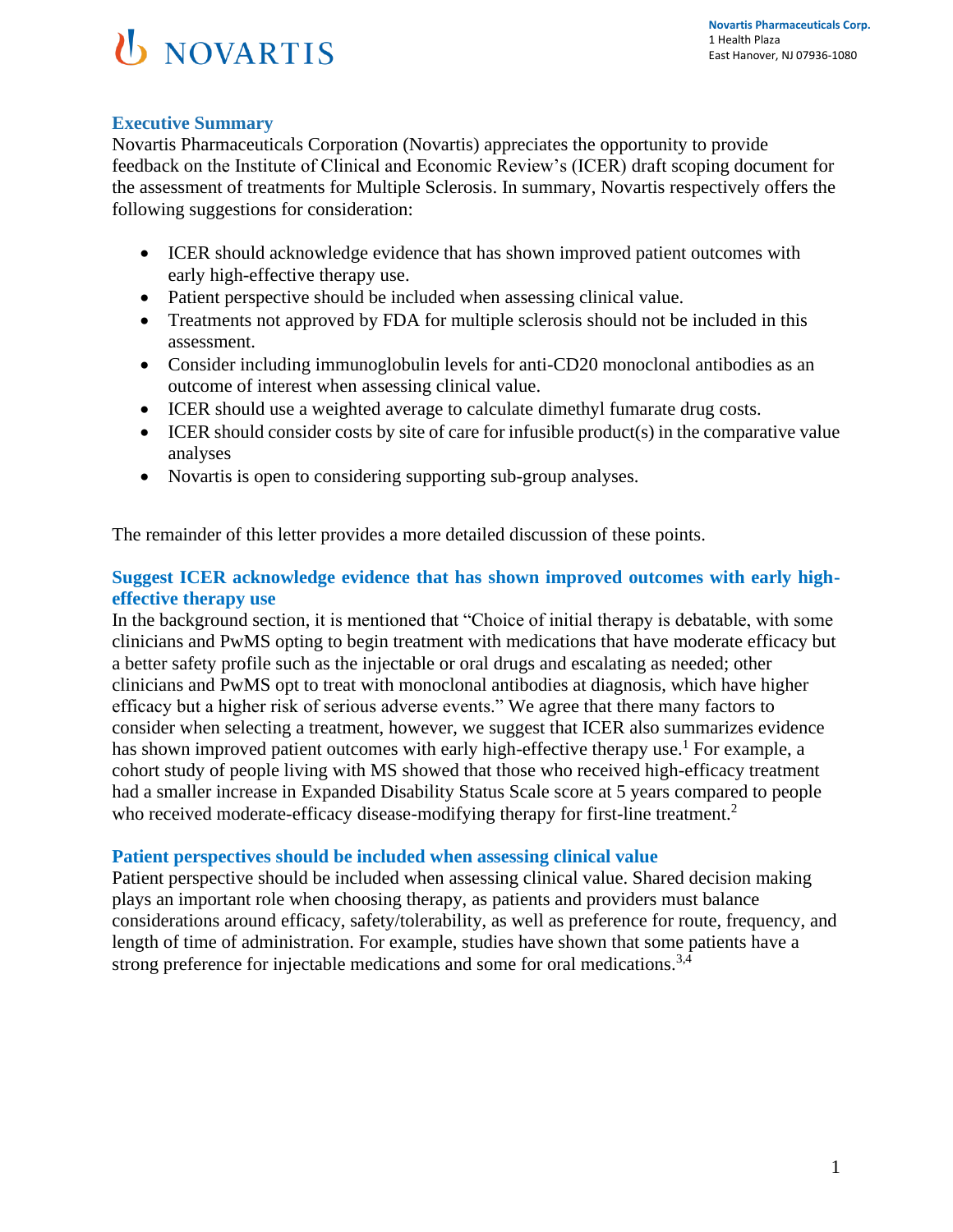

#### **Treatments not approved by FDA for multiple sclerosis should not be included in the final report**

We suggest ICER include rituximab and ublituximab only if they receive FDA approval prior to ICER publishing a final report. Inclusion of therapies that have not gone through rigorous FDA review could lead to unintended consequences. For rituximab, we recognize it is currently used off label, however without proper regulatory review on the risk/benefit of the therapy, ICER conclusions may encourage further off label use that could pose unacceptable risks to patient safety.

#### **Immunoglobulin levels over time as a unique AE of interest**

B-cell depletion is a function of treatment with anti-CD20 monoclonal antibodies, such as ocrelizumab, ofatumumab, and ublituximab. However, depleting B-cells may lead to decreased immunoglobulin levels (Ig)<sup>6-10</sup> and, consequently, increased risk of infection.<sup>11,12</sup> Immunoglobulin levels over time may be a unique AE of interest to consider including in both the clinical and economic assessments.

#### **Consider a weighted average to calculate dimethyl fumarate drug costs.**

With many versions available including generics, to calculate drug cost for dimethyl fumarate, we suggest ICER develop a weighted average based on utilization of the available products to account for the variability in drug costs.

#### **ICER should consider costs by site of care for infusible product(s) in the comparative value analyses**

When estimating administration and drug costs of infusible product(s) for the comparative value analysis, ICER should incorporate site of care setting in the assessment. A retrospective cohort study that evaluated real–world cost of care, including direct pharmacy and medical costs over 2 years among MS patients who initiated ocrelizumab, natalizumab, or alemtuzumab showed hospital outpatient department was the most expensive setting for administering the treatments compared to physician office and home setting.<sup>13</sup> Accounting for costs by site of care will more accurately reflect direct medical costs.

#### **Novartis is open to considering supporting subgroup analyses**

Data permitting, sub-group analyses could be explored. However, it is important to note that trials may not have been statistically powered for sub-group analysis or randomized on that characteristic. The scientific robustness of the sub-group analysis may be challenging.

We appreciate the opportunity to provide comments for this assessment and feel that consideration should be given to the points we have made to ensure a scientifically sound assessment.

Sincerely, Eric Maiese Executive Director, Neuroscience & Nephrology, Health Economics & Outcomes Research Novartis Pharmaceuticals Corporation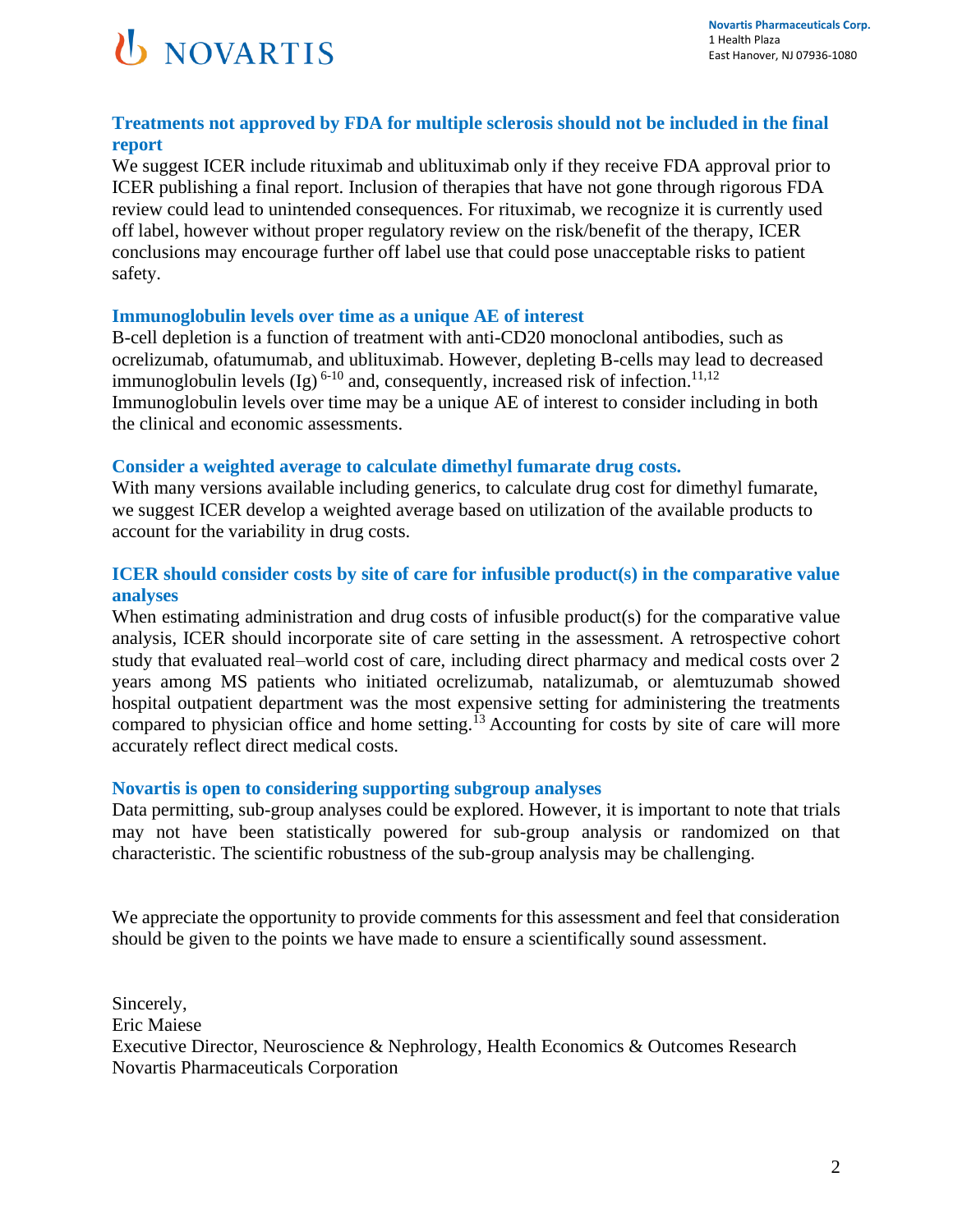# **U** NOVARTIS

#### **REFERENCES:**

- 1. Filippi M, Danesi R, Derfuss T, Duddy M, Gallo P, Gold R et al. Early and unrestricted access to high-efficacy disease-modifying therapies: a consensus to optimize benefits for people living with multiple sclerosis. *J Neurol.* 2022;Mar;269(3):1670-1677.
- 2. Harding K, Williams O, Willis M, Hrastelj J, Rimmer A, Joseph F, Tomassini V, Wardle M, Pickersgill T, Robertson N, Tallantyre E. Clinical outcomes of escalation vs early intensive disease modifying therapy in patients with multiple sclerosis. *JAMA Neurol.*  2019;76:536–541.
- 3. Poulos C, Kinter E, Yang JC, Bridges JF, Posner J, Reder AT. Patient Preferences for Injectable Treatments for Multiple Sclerosis in the United States: A Discrete-Choice Experiment. *The patient*. 2016;9(2):171-180.
- 4. Utz KS, Hoog J, Wentrup A, et al. Patient preferences for disease-modifying drugs in multiple sclerosis therapy: a choice-based conjoint analysis. *Therapeutic Advances in Neurological Disorders*. 2014;7(6):263-275
- 5. Samjoo IA , Worthington E, Drudge C , Zhao M , Cameron C, Haring DA, et al. Comparison of ofatumumab and other disease-modifying therapies for relapsing multiple sclerosis: a network meta-analysis. *J. Comp. Eff. Res*. 2020;9(18), 1255–1274
- 6. Hauser SL, Bar-Or A, Comi G, Giovannoni G, Hartung HP, Hemmer B, et al. Ocrelizumab versus interferon beta-1a in relapsing multiple sclerosis. *New Engl J Med*. 2017;376(3):221-34.
- 7. Baker D, Pryce G, James LK, Marta M, Schmierer K. The ocrelizumab phase II extension trial suggests the potential to improve the risk: Benefit balance in multiple sclerosis. *Multiple Sclerosis and Related Disorders*. 2020;44.
- 8. Hauser SL, Kappos L, Montalban X, Craveiro L, Chognot C, Hughes R, et al. Safety of Ocrelizumab in Patients With Relapsing and Primary Progressive Multiple Sclerosis. *Neurology*. 2021;Sep 2.
- 9. Hauser SL, Bar-Or A, Cohen JA, Comi G, Correale J, Coyle PK, et al. Ofatumumab versus Teriflunomide in Multiple Sclerosis. *The New England Journal of Medicine*. 2020;383(6):546-57.
- 10. Wiendl H, de Seze J, Bar-Or A, Correale J, Cross AH, Kappos L, et al. Effect of ofatumumab on serum immunoglobulin levels and infection risk in patients with relapsing multiple sclerosis over 3.5 years. Presented at ECTRIMS; 13-15 October 2021.
- 11. Disanto G, Ripellino P, Riccitelli GC, Sacco R, Scotti B, Fucili A, et al. De-escalating rituximab dose results in stability of clinical, radiological, and serum neurofilament levels in multiple sclerosis. *Multiple Sclerosis Journal*. 2021;27(8):1230-9.
- 12. Seery N, Sharmin S, Li V, Nguyen AL, Meaton C, Atvars R, et al. Predicting Infection Risk in Multiple Sclerosis Patients Treated with Ocrelizumab: A Retrospective Cohort Study. *CNS Drugs*. 2021;35(8):907-18.
- 13. Alvarez E, Nair KV, Tan H, Rathi K, Gabler N, Deshpande C. Real–World Cost of Care, Treatment Completion and Site of Care Cost for Patients with Multiple Sclerosis Initiating Infused Disease–Modifying Therapies. Poster presented at Consortium of Multiple Sclerosis Centers (CMSC). October 2021; Orlando, FL.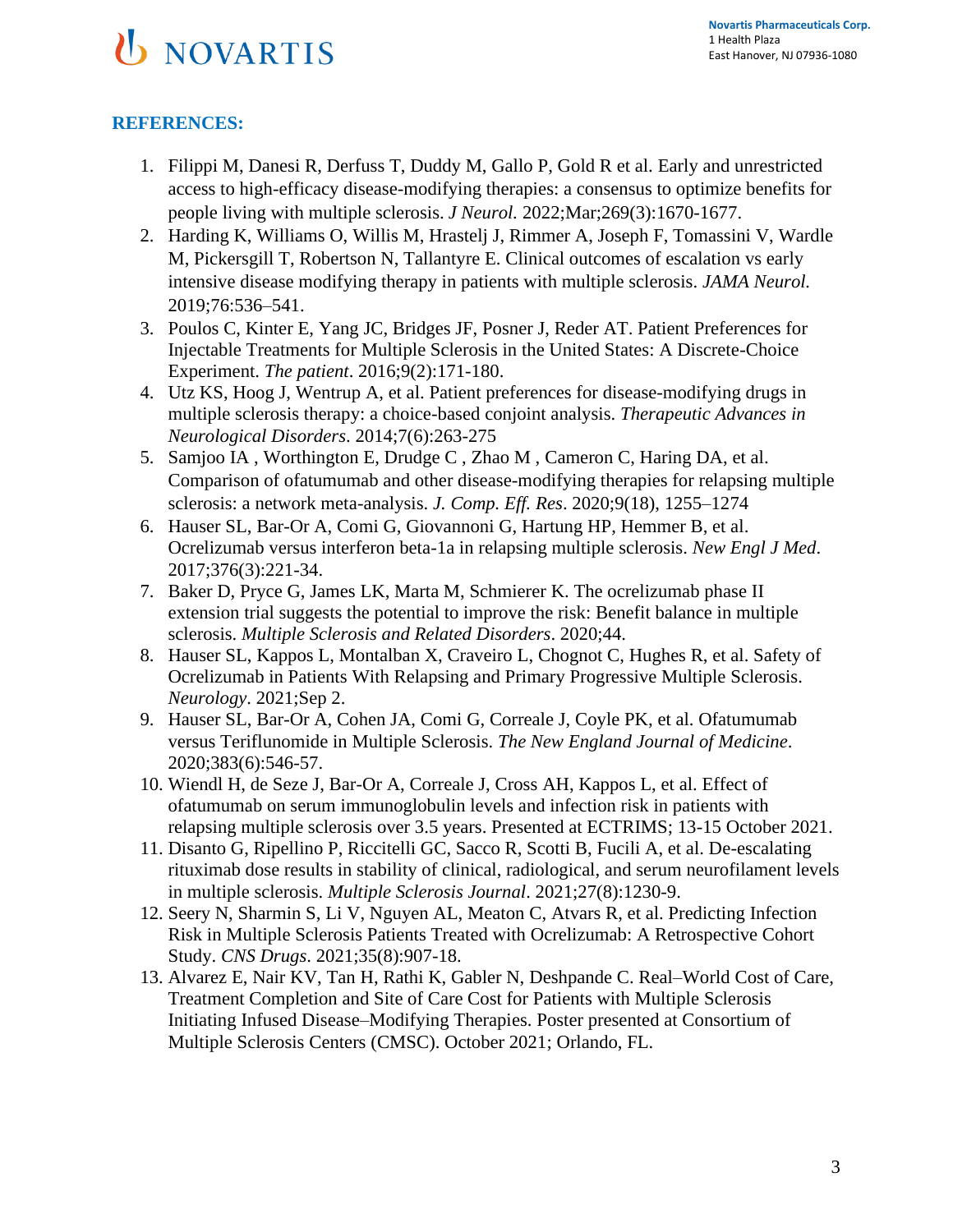

May 17, 2022

Steven D. Pearson, MD, MSc Institute for Clinical and Economic Review (ICER) 14 Beacon Street, 8<sup>th</sup> Floor Boston, Massachusetts 02108

RE: ICER's Draft Scoping Document for Multiple Sclerosis

Dear Dr. Pearson:

We appreciate ICER's role in advancing the discussion of value across the US healthcare system and the stated aim of this report to evaluate the health and economic outcomes of treatments for multiple sclerosis (MS). TG Therapeutics is committed to developing novel treatment options for patients with b-cell diseases, including MS, that improve patient outcomes. Given our understanding of the complexities in treating patients with MS, we would like to offer the following recommendations for ICER's Draft Scoping Document (DSD).

#### **ICER should consider including only those interventions and comparators that have or are currently seeking FDA-approved indications in MS**

ICER's current DSD includes the assessment of rituximab and rituximab biosimilars. While we recognize that rituximab and recent biosimilar formulations are used in off-label treatment for MS, we request ICER to reconsider including these therapies for the following reasons:

- 1. Rituximab is not currently indicated for the treatment of MS nor is there an FDA-approved dose for rituximab.
- 2. The quality of clinical data is expected to be consistent across *approved and investigational* therapies for MS; discrepancies may exist between the design of studies for products that have been or are being used to support FDA approval in MS, which are generally expected be of consistent design and quality, compared to the design of rituximab clinical studies in MS, thereby preventing appropriate comparisons. For instance, the HERMES trial was a phase 2 study of 104 patients with relapsing forms of MS that evaluated the efficacy of rituximab based on MRI scans of the brain, the proportion of patients with relapses, and the annualized relapse rate (ARR); however, the trial did not report disability progression.<sup>1</sup> Moreover, the DELIVER-MS study is a phase 4 randomized controlled trial comparing an early highly effective treatment approach (including but not limited to rituximab) to an escalation treatment approach, which includes initiation with a non-highly effective treatment followed by transition to higher efficacy treatments. <sup>2</sup> However, such a clinical trial design represents a treatment sequence comparison and is thus dissimilar to trial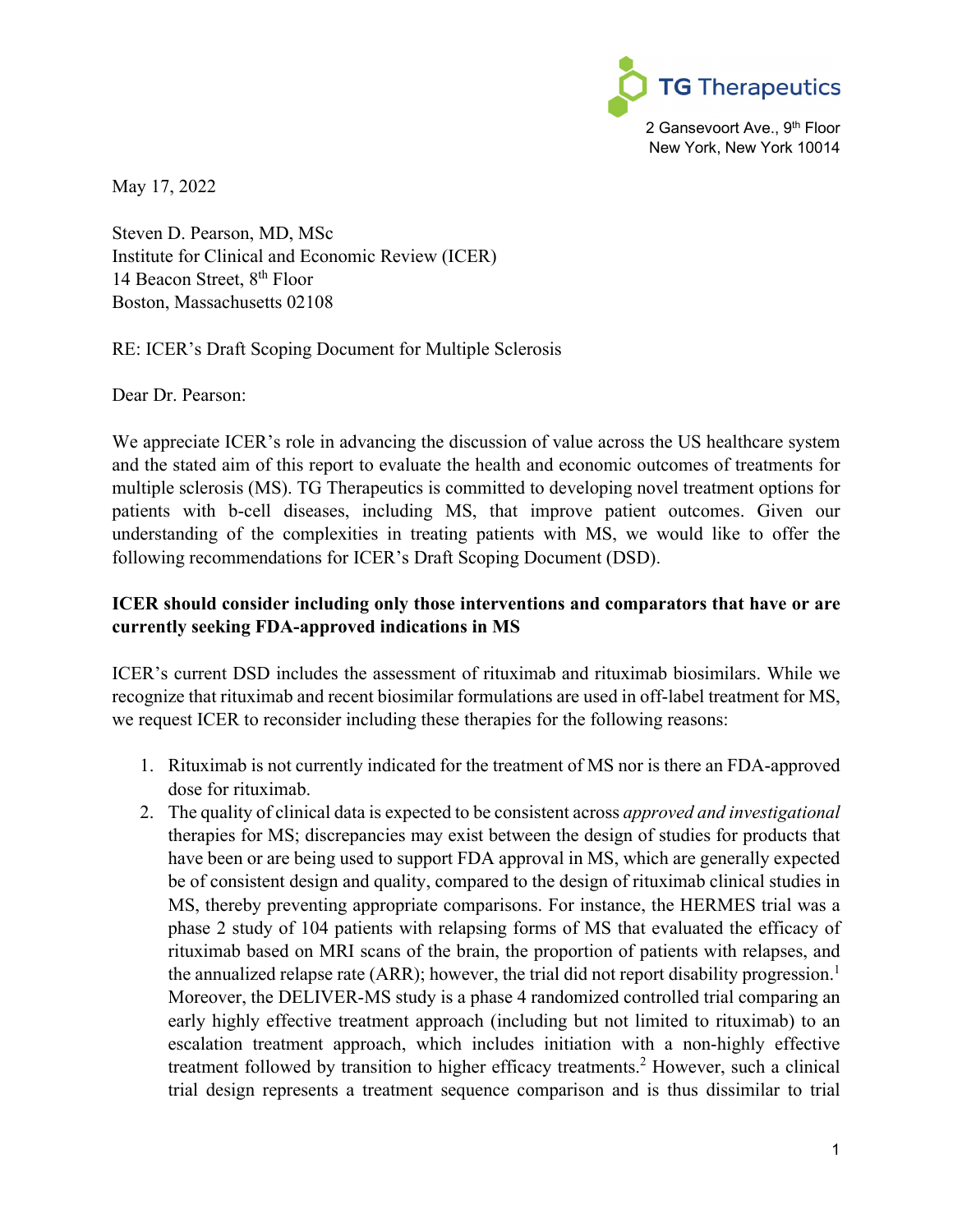

designs for regulatory approval in MS. Finally, rituximab is currently being investigated in a prospective, randomized phase 3 study comparing two dosing regimens of rituximab (12 month dosing interval of 500 mg vs. 6-month dosing interval) (RIDOSE-MS); however, the study is a non-inferiority trial and does not include a placebo arm.<sup>3</sup>

3. In addition to the trials cited in ICER's current DSD, ICER references two observational data analyses of rituximab as further rationale for maintaining rituximab within the scope of the current assessment.<sup>4,5</sup> However, the studies did not include a comparison cohort and/or evaluated patient populations outside of the US setting, limiting their applicability to ICER's US health system perspective.

The lack of FDA-approved indications, well-controlled phase 3 studies, and observational data of US-based populations raise concerns for comparing the efficacy and safety of rituximab and its biosimilars to those agents that are approved or seeking approval in MS in the US.

#### **TG Therapeutics requests for ICER to publish its methods for identifying the comparators in the Scope of Comparative Value Analyses**

In the section of the DSD titled "Scope of Comparative Value Analyses," ICER indicates that it will compare treatment initiation of selected monoclonal antibodies to "treatment initiation of market leading oral therapies, including at least dimethyl fumarate and fingolimod." Market leaders can be defined using a variety of methodologies and through a variety of data sources. TG Therapeutics requests that (1) ICER is transparent in its process for model comparator selection and (2) industry stakeholders are given the opportunity to provide feedback on its methodology.

TG Therapeutics looks forward to working with ICER throughout this process, and we welcome the opportunity to provide further clarification should ICER have questions on this feedback.

Sincerely,

William Rose Executive Director, Access Marketing & HEOR [william.rose@tgtxinc.com](mailto:william.rose@tgtxinc.com)